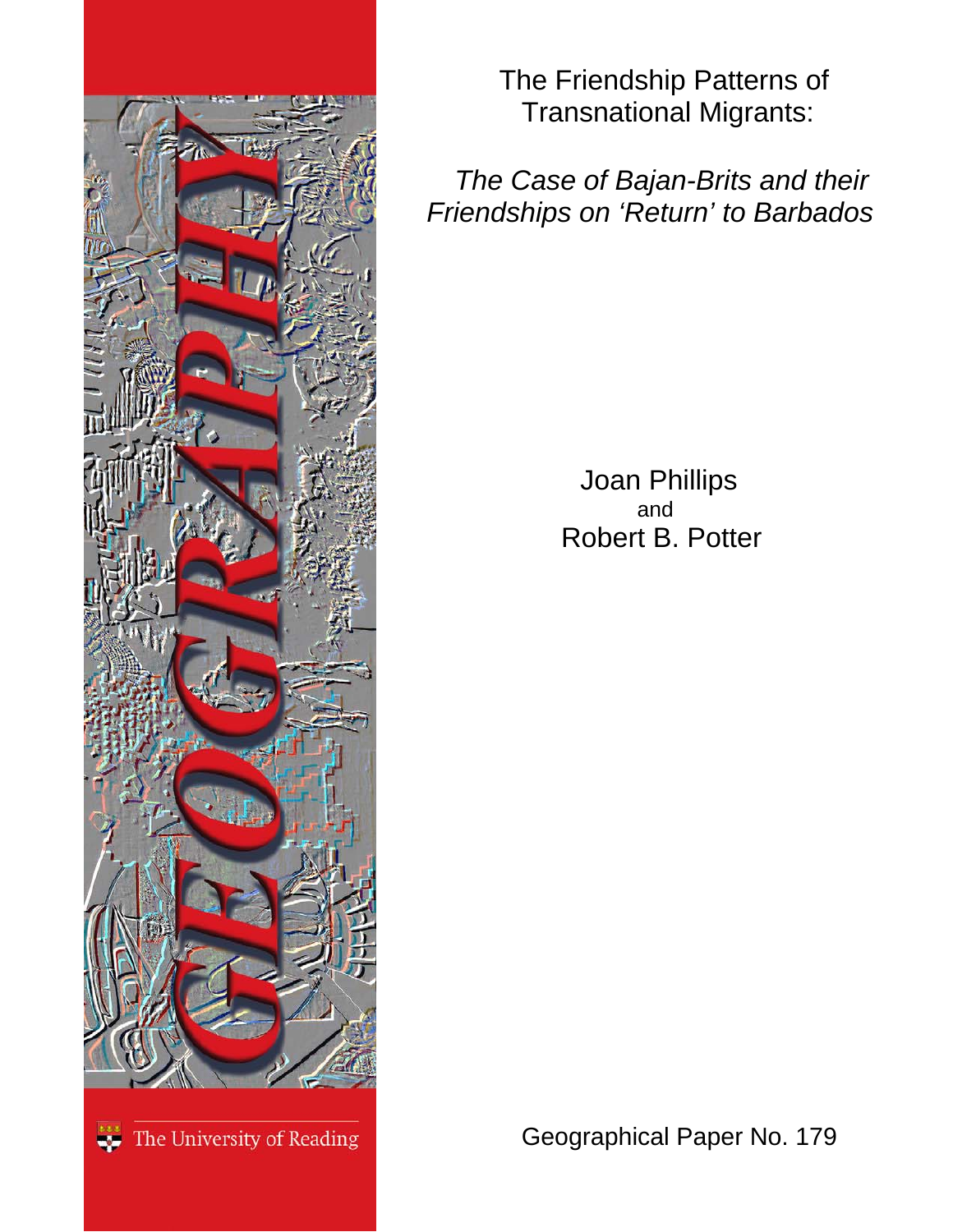# **The Friendship Patterns of Transnational Migrants:**

*The Case of Bajan-Brits and their Friendships on 'Return' to Barbados* 

**Joan Phillips** and **Robert B. Potter** 

Geographical Paper No. 179

May 2006

The authors are members of the Department of Geography School of Human and Environmental Sciences University of Reading Whiteknights PO Box 227 Reading RG6 6AB Telephone: 0118 9317766 Email: [r.b.potter@reading.ac.uk](mailto:r.b.potter@reading.ac.uk)

Series Editor: A.M.Mannion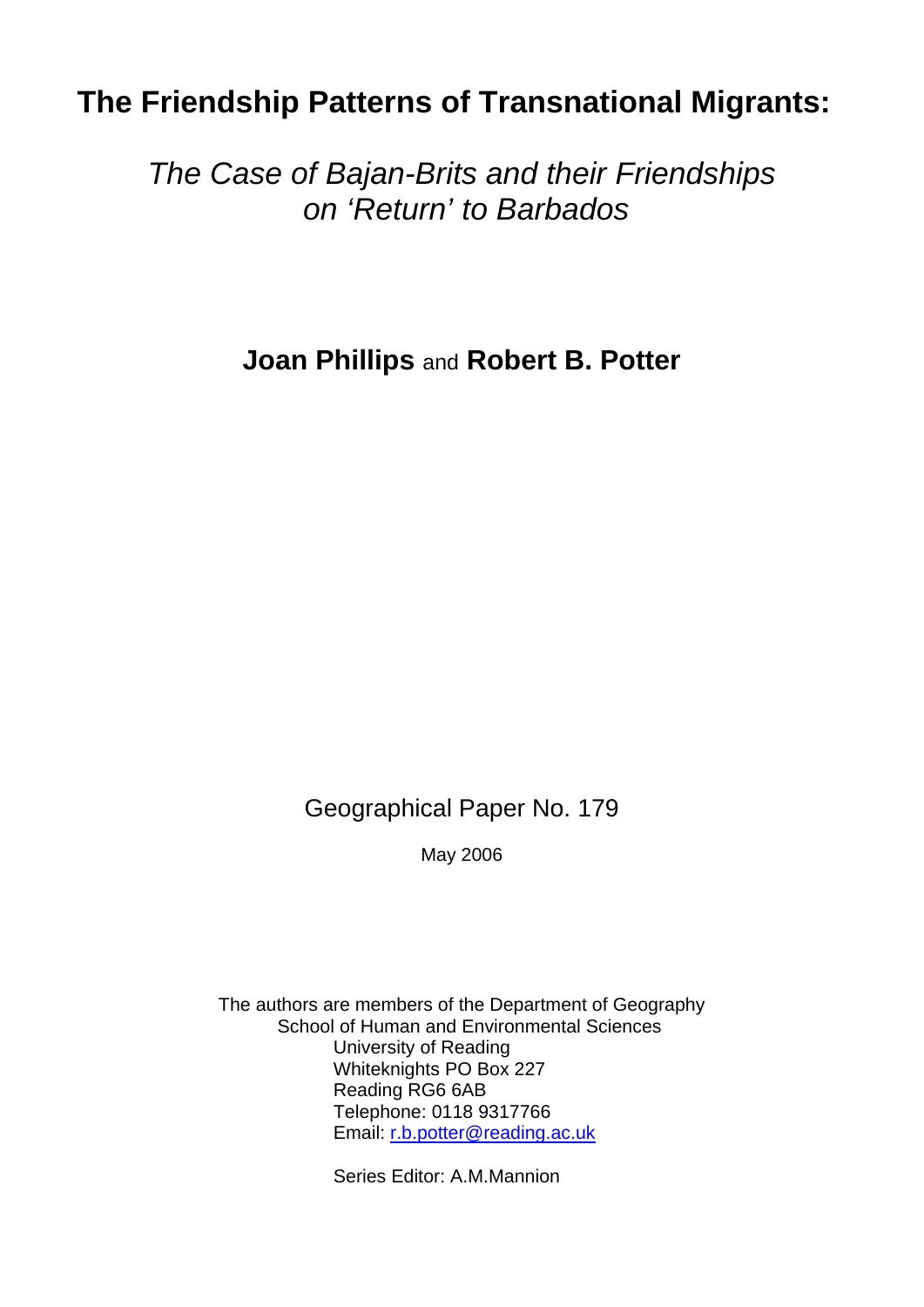## **Abstract**

While the academic literature has demonstrated the importance of social networks in relation to the process of migration, investigations have rarely examined in detail the personal-social adjustment issues that migrants and return migrants face. To this end, the present study examines the nature and types of friendship patterns that young British return migrants cultivate in Barbados. The research thereby centres on a wholly under-researched demographic group, that is young return migrants, or second generation Barbadians, who have decided to "return" to the birthplace of their parents. The investigation is based on 51 in-depth interviews carried out with young returnees to Barbados. Presenting a simple taxonomy of friendship types, it is argued that for the Bajan-Brits under study, the cultivation of new friendships is highly problematic. The research identifies what we refer to as the '*Insular transnational', 'We are different'* and '*All-Inclusive Transnational'* friendship types among the young returnees. This analysis also shows that problems of friendship are highly gendered, with females reporting the most problems, due to what is perceived as sexual and workplace competition. It is also stressed that these circumstances exemplify the essentially 'hybrid', 'liminal' and 'inbetween' positionality of the young returnees within contemporary Barbadian society.

### **Key Words**

Transnational migrants; Friendship patterns; Typology of friendships; Young Returning Nationals; Return migration; Barbados; Caribbean

*"It is not so much difficult making friends. But people - their friendships are different here. It is not like in England. I know I have had some friends*  who I've had for years and probably will have for the rest of my life, sort of *thing. I find in Barbados your friends are very superficial…they are your friends…'cause I don't have any real…what you could call a real close Barbadian friend, right? Only, mainly, because they are just different different views, different ways of thinking, different culture comes into it. Your upbringing always comes into it and even when you talk to people, just by what you say to people, they might be misconstrued because of how Bajans talk. It is difficult in that respect..."* 

(A Bajan-Brit's view of her friendship patterns in Barbados)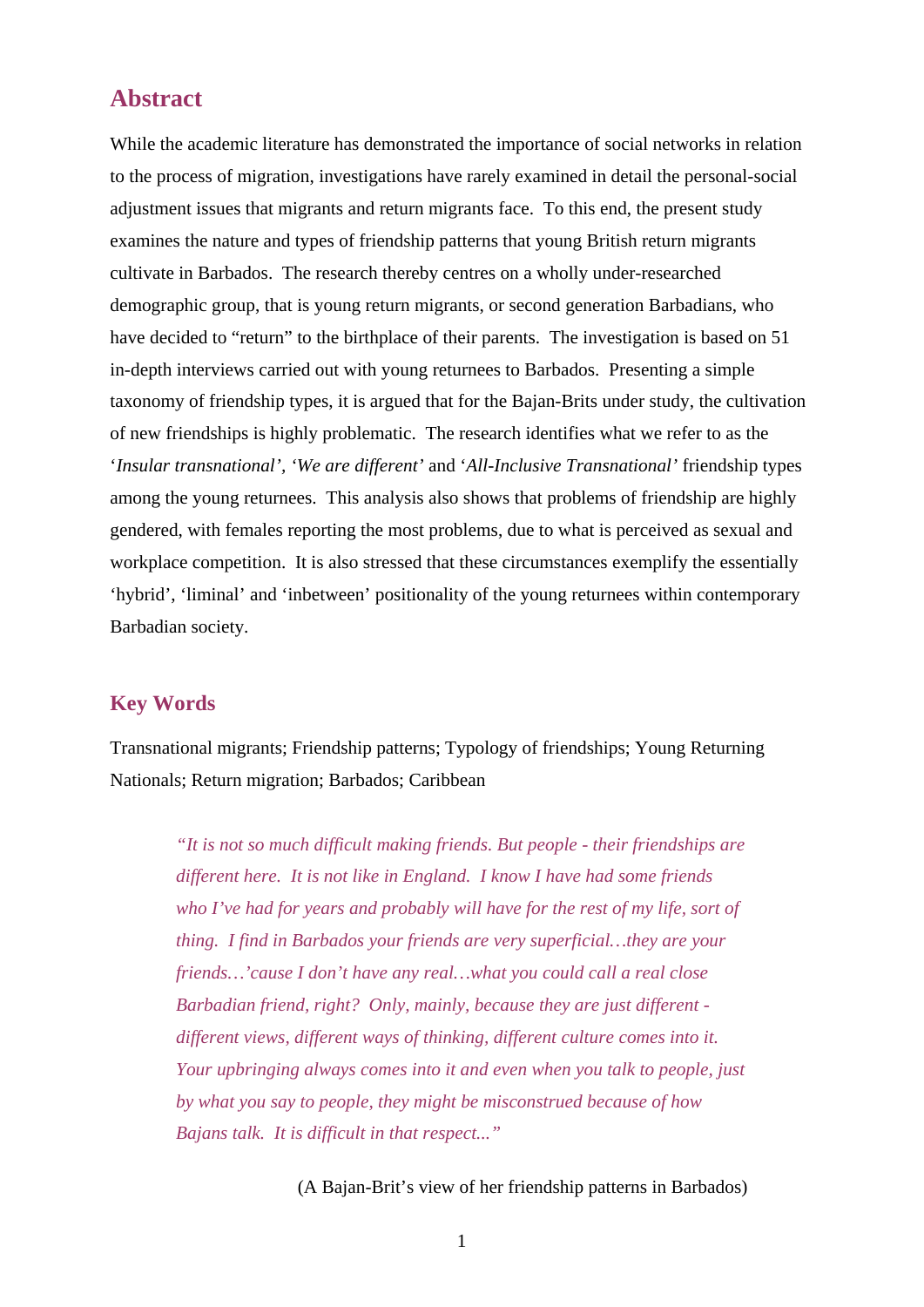## **Introduction**

Research has demonstrated the significant role that is played by social networks, for example, kinship and friendship ties, in facilitating emigration and the subsequent adjustment processes among immigrants (Wirth, 1928; Litvak, 1960; MacDonald and MacDonald, 1964; Tilly and Brown, 1968; Choldin, 1973; Massey, 1990; Tilly, 1990; Vertovec, 2002). Moreover, within the context of the Caribbean, Chamberlain (1997) and Pessar (1997) have concurred on the significance of kinship and friendship patterns as factors shaping the transnational identities of migrants both to, and from, the region. However, having emphasised the significance of friendship ties as part of the migration process, few studies have delved further and examined in detail the adjustment processes faced by migrants. Thus, there is a dearth of literature on the nature and types of friendship patterns that migrants and return migrants cultivate in the course of adjusting to their new homelands.

The salience of such adjustment issues is reflected by the fact that in a pilot study of 'foreign-born' and 'young' returnees to Barbados, difficulties in establishing friendships represented the most frequently mentioned issue of adjustment among the informants, being cited by nineteen of the twenty-five informants (Potter, 2001, 2003; Potter and Phillips, 2002). To this end, the present article offers an examination of the nature and types of friendship patterns that young Bajan-Brits cultivate as part of their 'return' adjustment in Barbados. The research was carried out as part of a major study of Bajan-Brit return. This paper demonstrates that forming friendship patterns proves a significant adjustment on return.

## **Background to the current research**

On research trips to the eastern Caribbean at the end of the 1990s, Potter (2001, 2003) identified a cohort of "*Young Returning Migrants*" to the Caribbean, most of whom could be described as "*Foreign-Born Returning Nationals*". These were generally second generation West Indians, born in the United Kingdom, United States, Canada or elsewhere, of first generation West Indian immigrants, who for a variety of reasons, had decided to "return to" the countries that they themselves had not come from, but where their parents were born. In this context, this relatively new cohort of transnational migrants had never been the focus of specific study, and although aware of the existence of such migrants, neither the Ministries of Foreign Affairs in the respective countries, nor the High Commissions in London had precise details as to the number of such migrants, their migration histories, or their employment and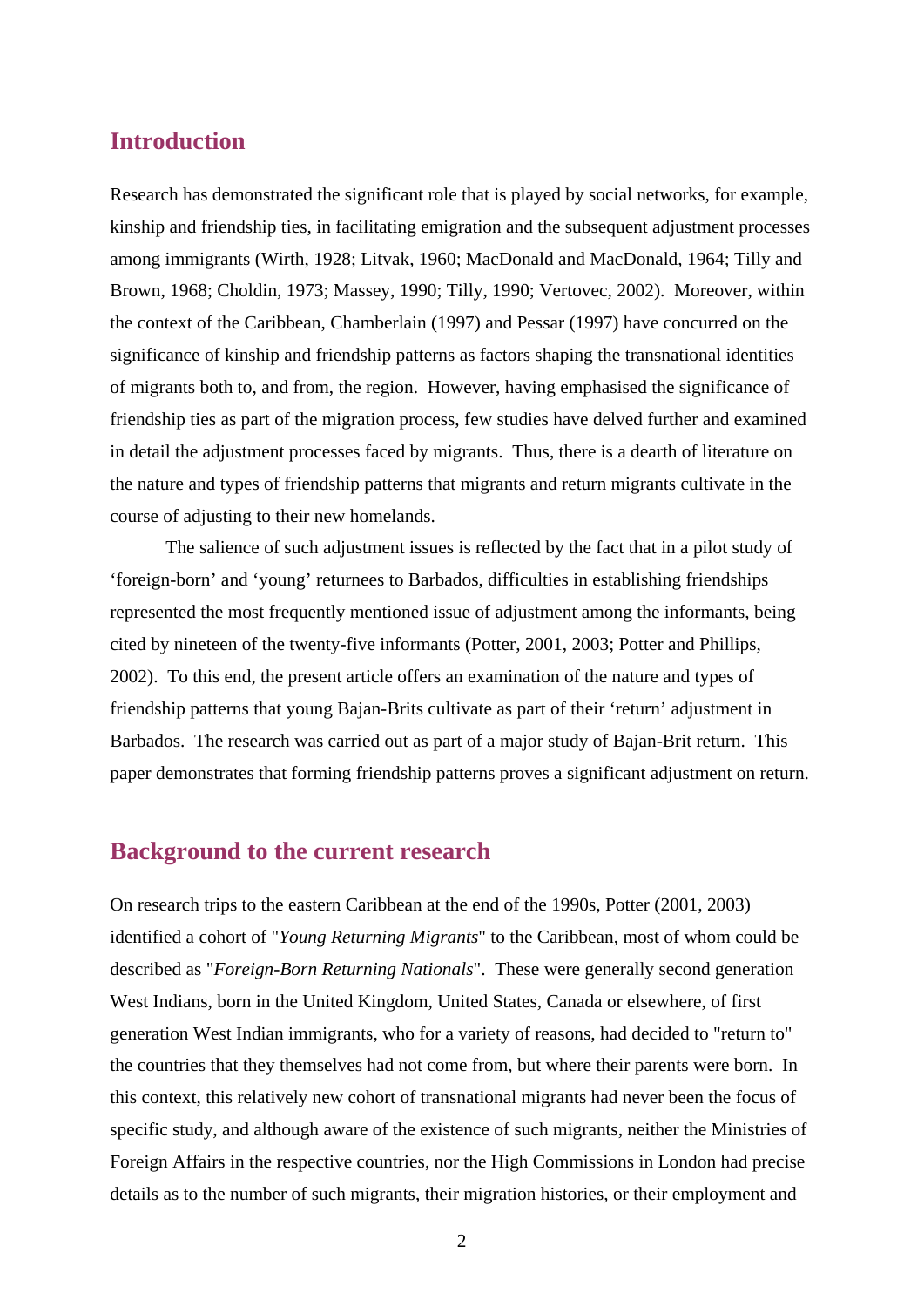wider socio-economic characteristics (see Potter and Phillips, 2002). As noted over twenty years ago, while nations collect precise statistics concerning 'aliens', the same seldom seems to apply with respect to returning citizens (Rhoades, 1979; Gmelch, 1980).

An exploratory research project, the first of its kind in the Caribbean, was therefore carried out from 1999 to 2000, funded by the British Academy (Potter, 2001). The aim was to provide the first analysis of this new cohort of migrants, its duration and socio-economic impacts. In particular, by means of open-ended semi-structured interviews, the project investigated the experiences and attitudes of such young returnees to the land of their parents. This preliminary research was carried out in Barbados and St Lucia, and descriptive overviews of the findings of these pilot studies have been presented in Potter (2003). Some 25 interviews were carried out in Barbados at the end of 1999, and 15 interviews in St Lucia at the beginning of 2000. Contacts were initially made via the various organizations assisting with the research, and were snowballed thereafter.

The pilot research established a number of recurrent themes, which provided a context for further investigation. As already noted, the difficulties experienced by young female returnees in establishing friendship patterns with indigenous females was one of these recurrent themes. Another major constellation of adjustments related to issues involving various aspects of racialised, gendered and national identities. Moreover, these adjustment issues were very much related to the 'transnational', 'hybrid' and 'inbetween' characters of the young returnees who seemed to occupy liminal racial, social, economic positions within Barbadian society (see Potter, 2001, Potter, 2003; Phillips and Potter, 2002).

## **The Current Research Design**

Having identified in broad terms, the issues affecting this cohort of young returnees to the Caribbean, an in-depth examination of the experiences and adjustments that were faced by such young returnees was undertaken. The current research project, under the title "*Social dynamics of foreign-born and young returning nationals to the Caribbean*", is funded by The Leverhulme Trust, with the project extending from January 2002 to July 2006 (see Potter and Phillips, 2002; Phillips and Potter, 2003).

The principal target group for the study was *Foreign-Born Returning Nationals*, those who were born in the United Kingdom (or the United States etc) and who have decided to make Barbados their home. The present paper deals with young returnees to Barbados. Such migrants can also be referred to as 'British Barbadians', or 'American Barbadians'. All those who have a Barbadian parent can claim nationality by descent. Another group are those who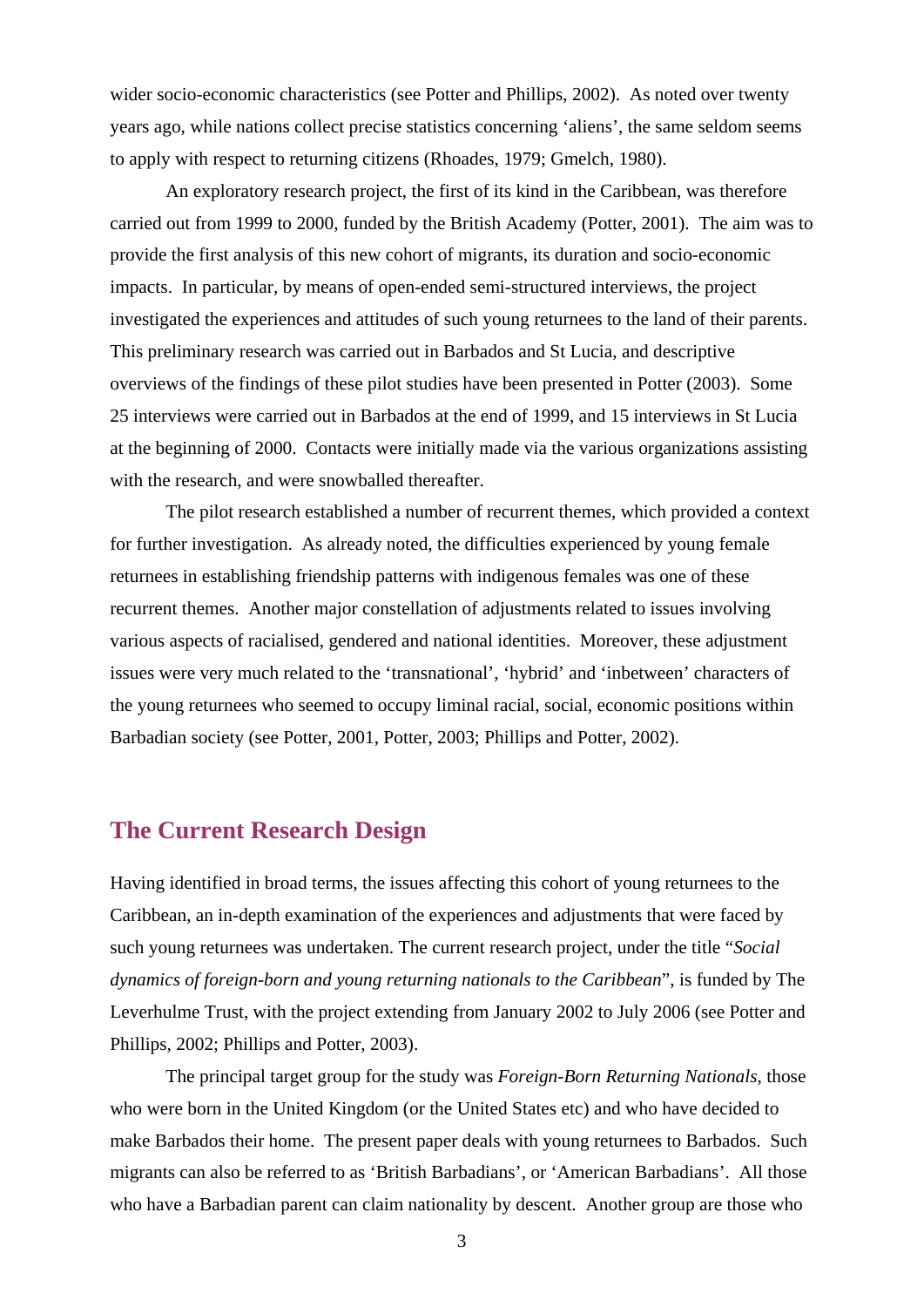were born in the Caribbean, but who later traveled to the United Kingdom (or elsewhere) with their parents. If after ten years or more they return to live in the Caribbean, they also qualify as returning nationals. In the present research, members of this group are described as *Young Returning Nationals*. They are frequently individuals who return when their parents reach the age of retirement, as part of a wider family move. A third, but smaller group comprises those who are married to a Barbadian citizen. The project was primarily interested in the first group, but as noted below, a smaller number of informants from the other two categories were interviewed.

The research design included detailed discussions with relevant politicians and policy makers, searches of national newspaper archives and focus group discussions with members of the indigenous Barbadian public concerning their attitudes to returnees. However, the principal source of information was 51 in-depth, qualitative interviews conducted with foreign-born and young returning nationals. In all but one case, the interviewees were happy for the discussions to be taped. The interviews were semi-structured in that they sought to cover all the major life domains associated with migration that had previously been identified in the pilot study. All of the interviews were fully transcribed and NUD-IST (Non-numerical Unstructured Data Indexing Searching and Theorising) software was used to assist with the qualitative analysis of the data. The interviews rendered invaluable insights concerning migration histories, family and socio-economic standing, motives for migrating, employment and educational history, and socio-cultural adjustments and experiences. As noted, the interviews were carried out between March and June 2002.

The basic socio-economic and demographic characteristics of the interviewees are shown in *Table 1.* As with the pilot study (Potter, 2003), the overwhelming majority of young returnees were females, some 38, against 13 males making up the sample. Nearly 63 per cent were foreign-born, with 29 out of the 32 born outside Barbados, in the United Kingdom. A total of 19 of the interviewees while having been born in Barbados, had been brought up overseas, the majority in the UK. For this reason, although the sample of 51 returnees contains one person born in the USA, one in Germany and one in another Caribbean territory (*Table 1*), the blanket term 'Bajan Brit' is used as simple shorthand for the group in the main body of the present paper.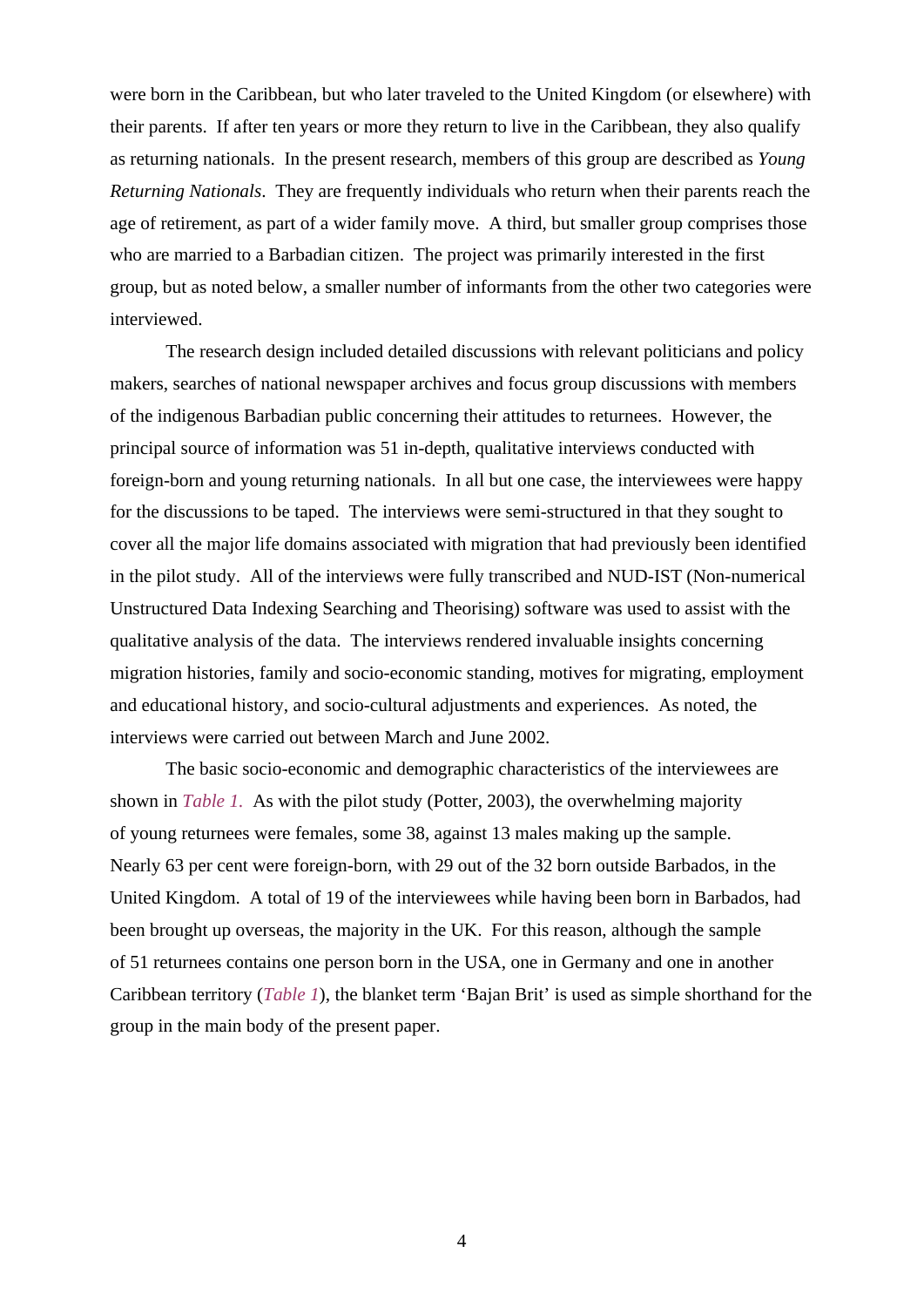## **Table 1: Basic Socio-Economic and Demographic Characteristics of the Foreign-Born and Young Returning Nationals to Barbados (N=51)**

| Sex:<br>Female                                            | 38           | Male              | 13             |
|-----------------------------------------------------------|--------------|-------------------|----------------|
|                                                           |              |                   |                |
| <b>Place of Birth:</b>                                    |              |                   |                |
| <b>United Kingdom</b>                                     | 29           | <b>USA</b>        | $\mathbf{1}$   |
| <b>Barbados</b>                                           | 19           | Other Caribbean   | 1              |
| <b>USA</b>                                                | $\mathbf{1}$ |                   |                |
| Race                                                      |              |                   |                |
| <b>Black</b>                                              | 44           | White             | 7              |
| <b>Age of Young Returning Nationals:</b>                  |              |                   |                |
| Range 21-69 years                                         |              |                   |                |
| Median                                                    | $40$ yrs     | In their 20s      | $\overline{2}$ |
| Mean                                                      | 40.76 yrs    | In their 30s      | 22             |
|                                                           |              | In their 40s      | 21             |
|                                                           |              | In their 50s      | 5              |
|                                                           |              | In their 60s      | $\mathbf{1}$   |
| <b>Age on Returning to Barbados:</b>                      |              |                   |                |
| Range 20-65 years                                         |              |                   |                |
| Median                                                    | 31 yrs       | In their twenties | 17             |
| Mean                                                      | 33.16 yrs    | In their 30s      | 24             |
|                                                           |              | In their 40s      | 5              |
|                                                           |              | In their 50s      | $\overline{4}$ |
|                                                           |              | In their 60s      | $\mathbf{1}$   |
| <b>Period Lived in Barbados since Return:</b>             |              |                   |                |
| Range 1-24 years                                          |              |                   |                |
| Median                                                    | 9 yrs        | 20 plus years     | $\overline{2}$ |
| Mean                                                      | $7.60$ yrs   | $15-19$ years     | 10             |
|                                                           |              | $10-14$ yrs       | 5              |
|                                                           |              | $5-9$ yrs         | 18             |
|                                                           |              | $0-4$ yr          | 16             |
|                                                           |              |                   |                |
| <b>Terminal Level of Education:</b>                       |              |                   |                |
| University                                                | 18           | Secondary         | $\overline{2}$ |
| College                                                   | 31           |                   |                |
| <b>Family Status of Young and Foreign-Born Returnees:</b> |              |                   |                |
| Married                                                   | 26           | No children       | 11             |
| Single                                                    | 10           | 1 child           | 18             |
| Visiting union                                            | 9            | 2 children        | 15             |
| Divorced                                                  | 5            | 3 children        | 6              |
| Separated                                                 | $\mathbf{1}$ | 4 children        | $\mathbf{1}$   |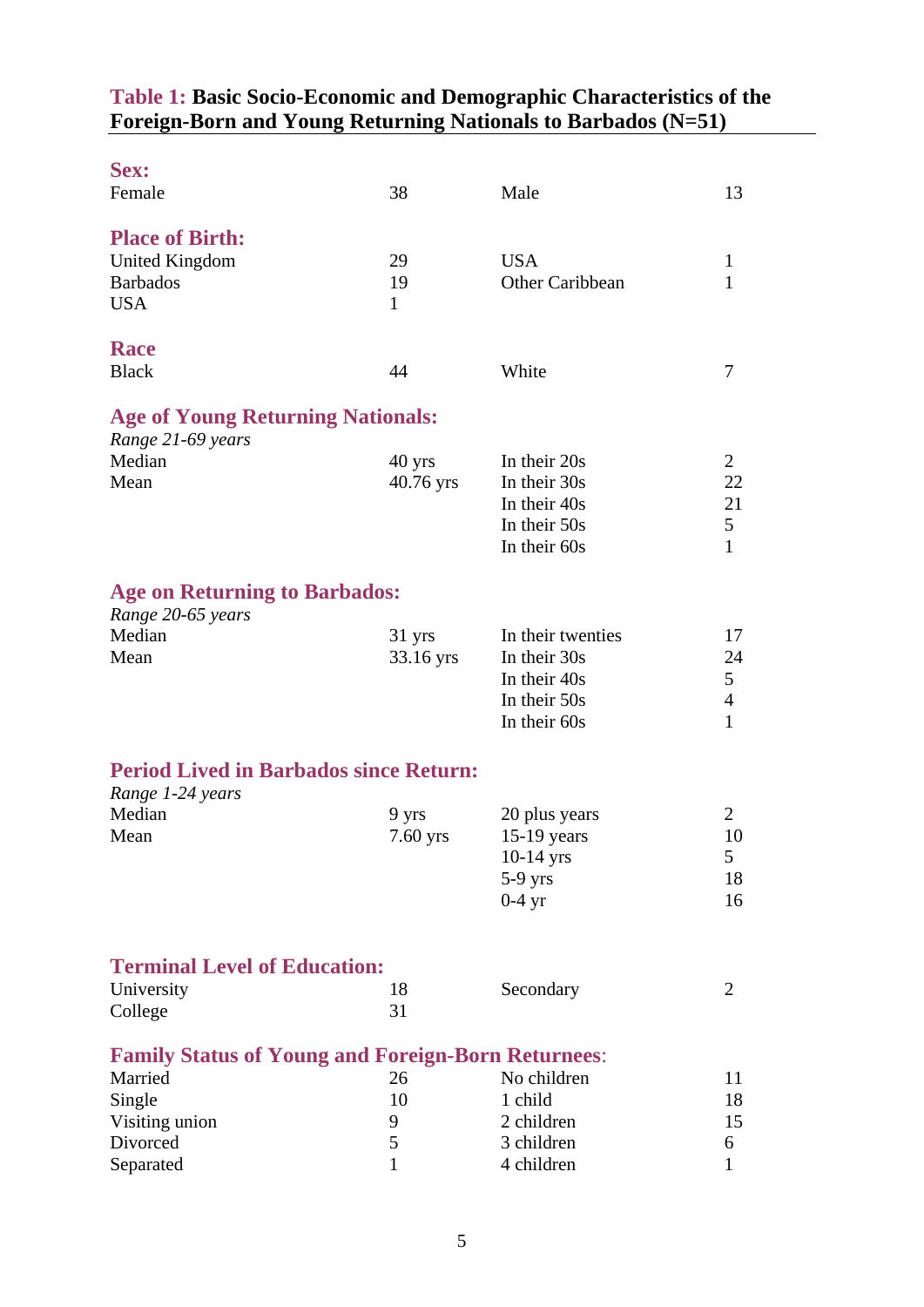| <b>Residential Status:</b>            |                |                             |                                |
|---------------------------------------|----------------|-----------------------------|--------------------------------|
| Living with own family                | 27             | Living alone                | 7                              |
| Living with parents                   | 16             | No data                     | 1                              |
| <b>Birth Place of Partner:</b>        |                |                             |                                |
| <b>Barbados</b>                       | 33             | New Zealand                 | 1                              |
| England                               | 3              | Germany                     | 1                              |
| Canada                                | $\overline{2}$ | Not applicable              | 10                             |
| Trinidad                              | $\mathbf{1}$   |                             |                                |
| <b>Parent's Place of Birth:</b>       |                |                             |                                |
| <b>Barbados</b>                       | 84             | <b>St Vincent</b>           | $\overline{2}$                 |
| <b>United Kingdom</b>                 | 5              | Canada                      | 1                              |
| Guyana                                | 4              | Jamaica                     |                                |
| Germany                               | $\overline{2}$ | <b>Netherlands Antilles</b> |                                |
| Antigua                               | $\overline{2}$ |                             |                                |
| <b>Parents' Country of Residence:</b> |                |                             |                                |
| <b>Barbados</b>                       | 77             | Germany                     | $\overline{2}$                 |
| <b>United Kingdom</b>                 | 19             | Deceased                    | $\overline{2}$                 |
| Canada                                | $\overline{2}$ |                             |                                |
|                                       |                |                             | (Source: Authors' Survey 2002) |

The average age of the young returnees was just over 33 years when they migrated, and they had been living in Barbados for an average of just over seven and a half years (*Table 1*). Most had migrated to Barbados when they were in their 30s, with this age cohort accounting for roughly half the total sample. At the time of the interviews, the returnees had an average age of just over 40 years, with an age range extending from 21 to 69 years. With regard to race, 44 of the returnees were black and 7 were white. Virtually all the interviewees could be classified as middle-class. With respect to their terminal level of education, for instance, virtually all had been to college, and over 35 per cent had been to university. The jobs that the returnees were doing in Barbados are shown listed in *Table 2*. Most had jobs that might be described as professional and which required training, with a fair representation of accountants, administrators and managers of various types. Notably, only two of the respondents were unemployed at the time of the interviews.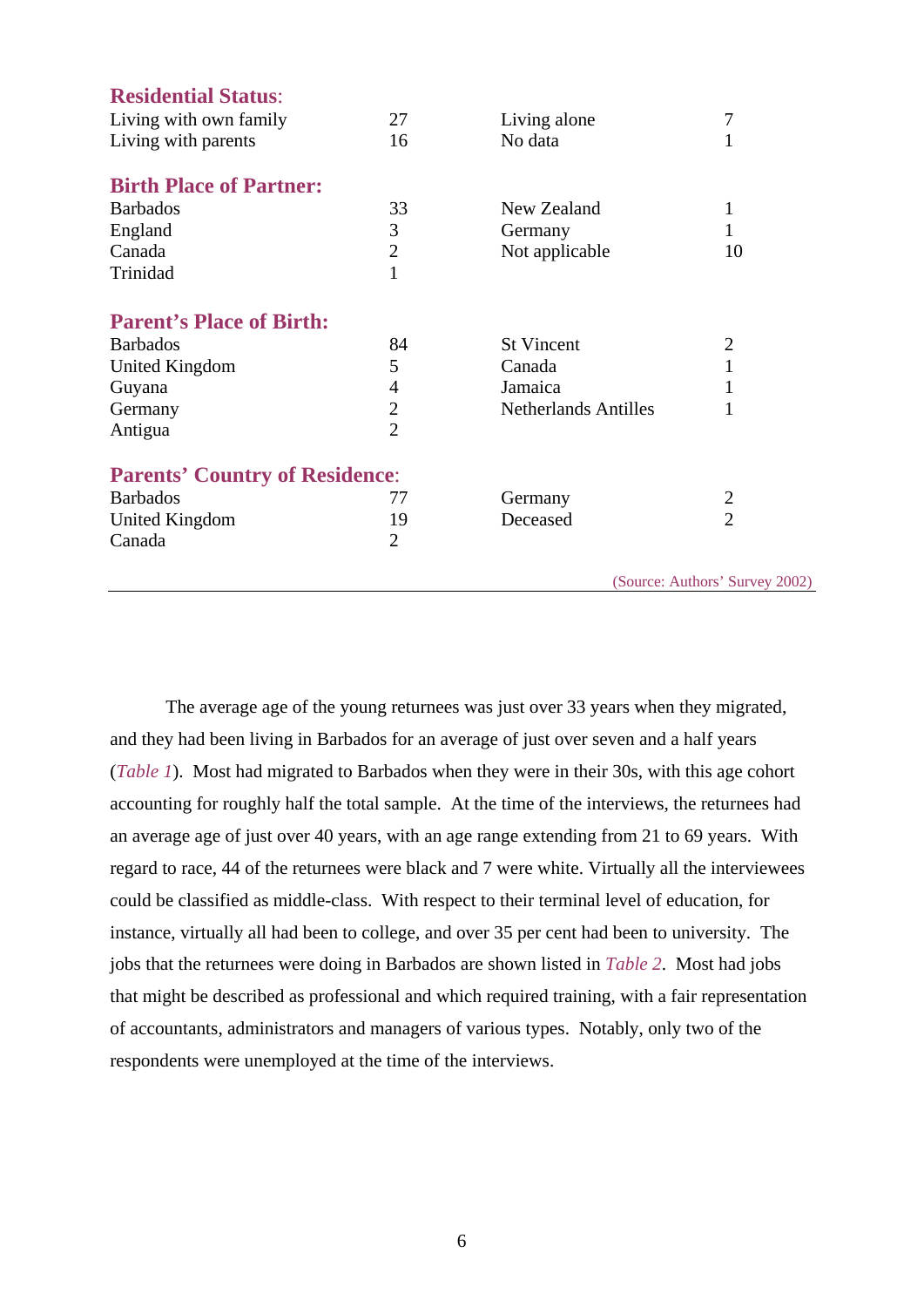| <b>Females:</b>                 | <b>Males:</b>                      |
|---------------------------------|------------------------------------|
| Administrator                   | Computer networker (self-employed) |
| Manager                         | Sales engineer                     |
| Administrator                   | Farmer (self-employed)             |
| Artist                          | Manager                            |
| Sales (self-employed)           | <b>Local Government officer</b>    |
| Accountant                      | Photographer (self-employed)       |
| School teacher                  | General manager                    |
| <b>Training Officer</b>         | Company Executive Officer          |
| <b>Educational psychologist</b> | Salesman                           |
| Marketing manager               | Manager                            |
| <b>Banker</b>                   | Accountant                         |
| Manager                         | Farmer (self-employed)             |
| Manager                         | Self-employed                      |
| Administrator                   |                                    |
| Administrator                   |                                    |
| Human Resources manager         |                                    |
| Consultant                      |                                    |
| Accountant                      |                                    |
| <b>Computer Operator</b>        |                                    |
| <b>Custom Services manager</b>  |                                    |
| Administrator                   |                                    |
| Beautician (self-employed)      |                                    |
| Accountant                      |                                    |
| Airline ground staff            |                                    |
| Teacher                         |                                    |
| Radio broadcaster               |                                    |
| <b>Nurse</b>                    |                                    |
| Administrator                   |                                    |
| Forecast analyst                |                                    |
| Careers advisor                 |                                    |
| Social worker (unemployed)      |                                    |
| Chef                            |                                    |
| General manager                 |                                    |
| Administrator                   |                                    |
| Rehabilitation therapist        |                                    |
| Real Estate agent               |                                    |
| Secretary (unemployed)          |                                    |
| <b>Nurse</b>                    |                                    |
|                                 |                                    |
|                                 |                                    |

### **Table 2: The Occupations of the Foreign-Born and Young Returning Nationals to Barbados by Sex**

Turning to the wider family circumstances of the returnees, over half (26) said they were legally married, and nine described themselves as part of a visiting union. Just over 78 per cent had children, with the modal class being one child, a category that accounted for 18 of the interviewees. The majority, some 33 out of 51, had partners who had been born in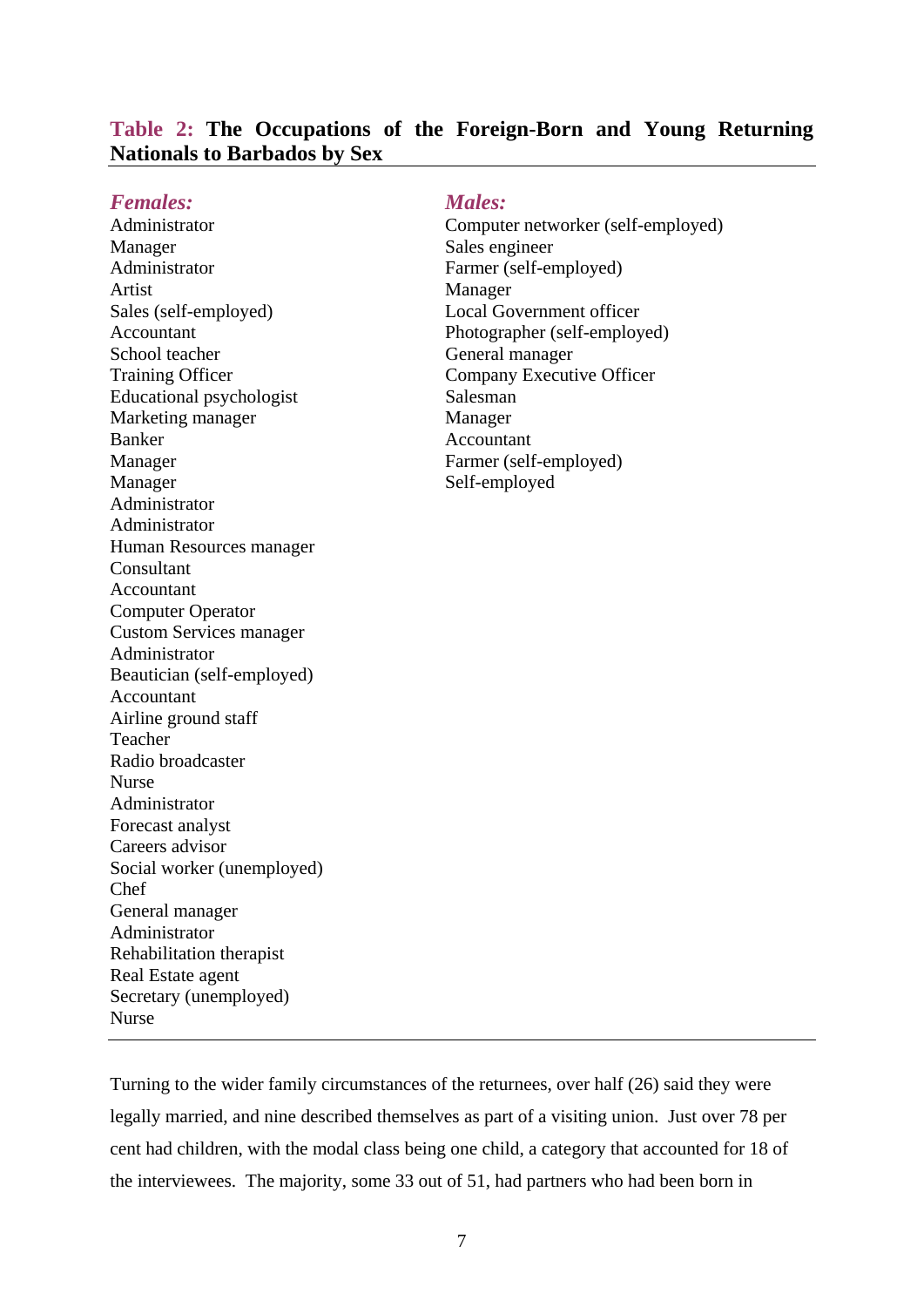Barbados. Turning to the parents of the young returnees, significantly, 77 out of the total of 102 were also living in Barbados at the time the interviews were carried out, thereby reinforcing the importance of older retired returnees in promoting the return of their offspring as young/foreign-born returnees. This was also reflected in the fact that 16 (31.37 per cent) of the returnees reported that they were living with their parents at the time they were interviewed.

## **Barbados and Return Migration: A Brief Profile**

There are, of course, good socio-economic and development-oriented reasons why the progeny of Caribbean migrants to the UK and USA might consider 'returning' to the land of their parents. Quite simply, Barbados has achieved considerable economic success in the period since independence in 1966. Although only a small country, some 430 square kms in extent, Barbados now scores in the high category on the United Nation's *Human Development Index* (HDI). Indeed, on this basis, in recent promotional literature, Barbados has described itself as the 'leading nation in the developing world'. Barbados recorded a per capita income of \$US 14,353 in 2001, putting it ahead of several European nations. It boasts an excellent education system and according to national statistics, a 97 per cent adult literacy rate.

During the period of British colonial rule, extending from 1627 to 1966, Barbados was almost exclusively developed as a monocultural sugar economy, based on plantations and slavery. It is generally agreed that the conditions faced by black slaves in the Caribbean were far harsher than those faced by slaves in America. The legacy of the colonial system is still witnessed in the highly skewed relationship that exists between race and ownership within the economy. Thus, much of the economy is in the hands of a small number of white families, although the majority of the population is described as black for census purposes (92 per cent in 1991 according to Lewis, 2001). These families have in the past been referred to as owning the 'Big Six' companies. In the political realm, however, there has been the emergence of a black ruling elite, together with associated black professional and business groups within the population.

In the period since independence, manufacturing, tourism and latterly offshore data processing have become the mainstays of the Barbadian economy. Thus, Barbados now affords good employment prospects for migrants, especially via its well-developed tourism sector, but also in the public and private service sectors more generally. For example, tourism currently accounts for 13,970 jobs directly and manufacturing 11,390; whilst 25,390 are employed in Government services and 18,190 in the general service category.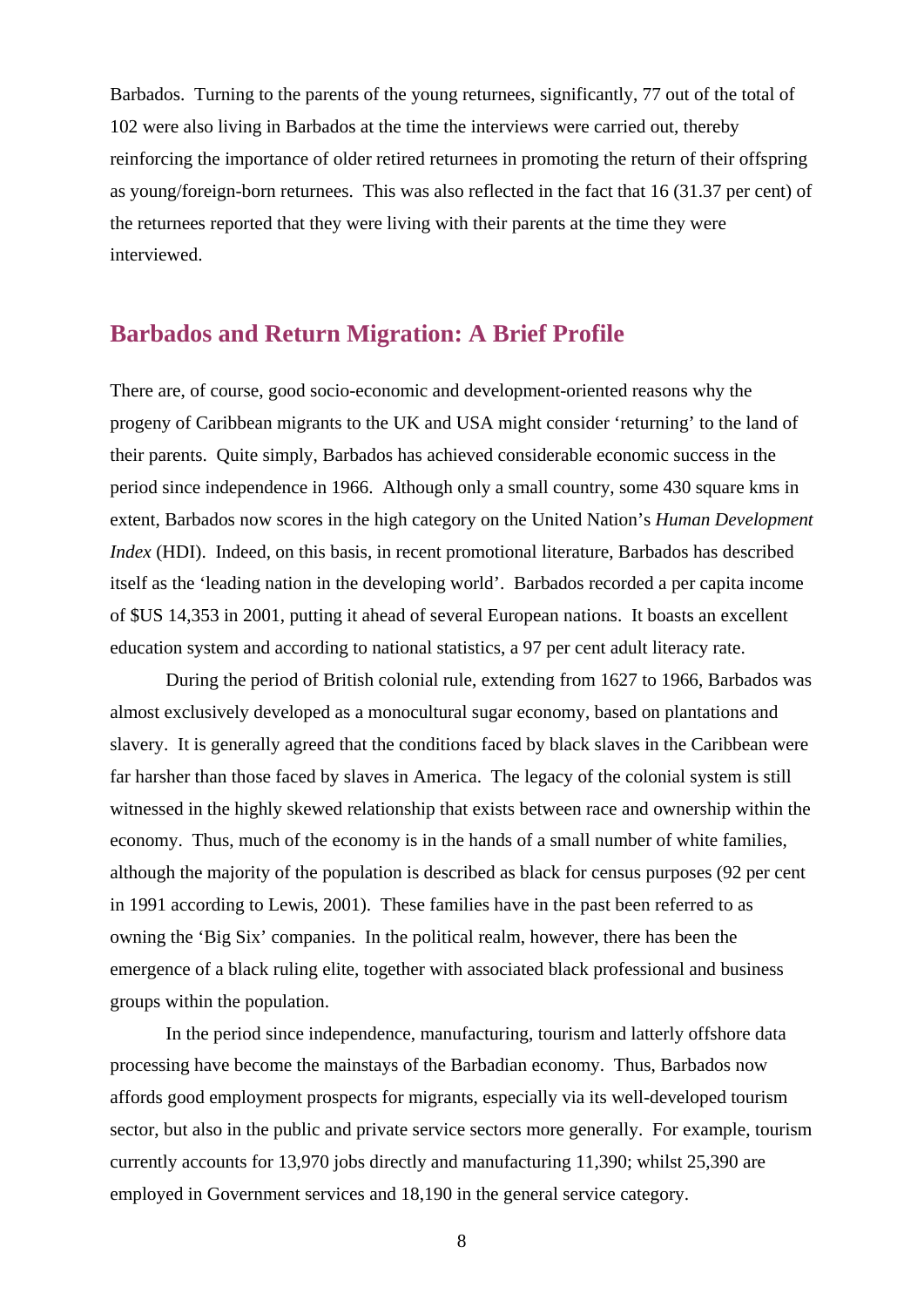As noted by Potter and Dann (1987), Barbados has clearly come a long way since the colonial period. Indeed, the island frequently used to be referred to as "Little England" as a result of its British colonial past. However, in the post-colonial period, there is considerable evidence that Barbados has turned its attention northwards in the direction of the United States. As early as 1987, Potter and Dann suggested that "Little America" might be a more appropriate description of this former colony. This certainly seems increasingly true in terms of the consumption of mass culture, including music and cable television, migration paths and the regular recreational travels of the relatively wealthy and mobile (Potter 1993).

## **The Friendship Patterns of Bajan-Brit Returnees: Toward a Typology of Friendship Patterns**

With the background of the relative success of the national economy and the associated changes that have occurred since 1966, this research addresses the issues and problems that the Bajan-Brit returnees perceive they have to face following their 'return' to the land of origin of their parents. The analysis emphasises the difficulties that these returnees appear to face in their efforts to establish new friendships, and in some cases, the importance of their pre-existing friendships and kinship links. Throughout the analysis, the 'hybrid', 'inbetween' and 'liminal' positionality of the returnees becomes clear.

Such hybrid resonances were also identified in relation to issues of race and colourclass among the young returnees (Phillips and Potter, 2002; Potter and Phillips, 2003). Thus, Phillips and Potter (2003) have argued that the 'black skin-white mask' racial identity of the Bajan-Brits affords them economic and some social privileges in post-colonial Barbados. This liminal identity, formed just above the black class and below the white-mercantile class affords the opportunity of transcending traditional indigenous social and economic strictures, that are based primarily on race. However, in respect of the cultivation of new friendships, for the most part, this hybrid and inbetween positionionality seems to have an alienating effect. The types of new friendship patterns made by the returnees are highly dependent on their ability and/or willingness to negotiate within these particular local spaces and the scope of the pre-existing social networks they already have in place in Barbados and elsewhere, prior to return.

According to the in-depth interviews, there is an argument for a tripartitie subdivision in relation to friendship patterns. This taxonomy of social types is primarily based on the level and degree of established social support networks or 'social embeddedness' that is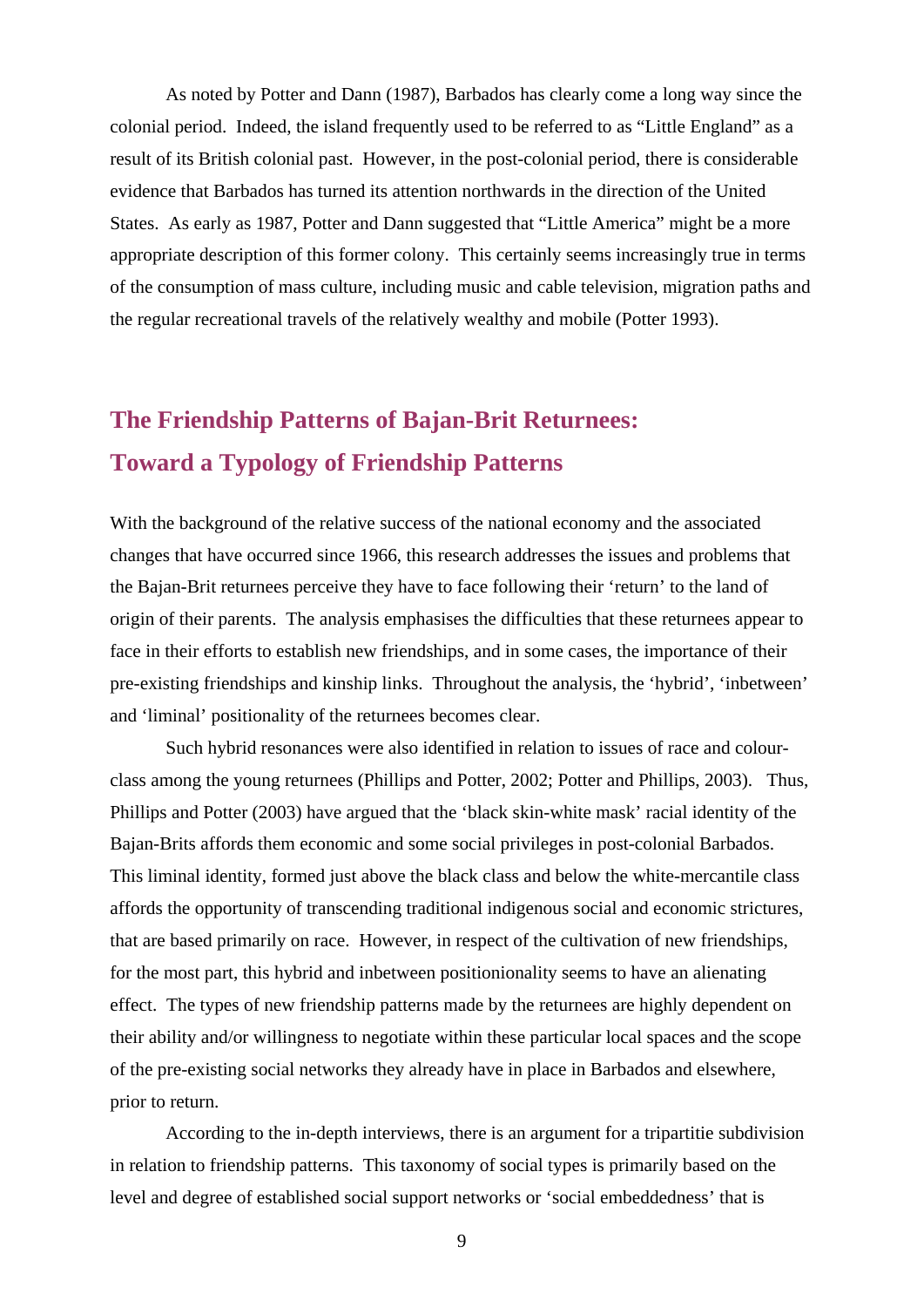displayed by the young returnees (Portes and Sensenbrenner, 1993; Curran and Saguy, 2003). The three main categories of Bajan-Brits recognised are referred to as the '*Insular Transnational'*, '*We Are Different'*, and '*All-inclusive Transnational*' types. If conceptualised as forming a continuum, the '*Insular Transnational*' types would be located at one end, and the '*All-inclusive Transnationals*' at the other. However, the great majority of the Bajan-Brits, some seventy-five per cent, are to be found in the middle, '*We Are Different'* category.

However, it must be emphasised that these social types are not mutually exclusive. Rather they can be viewed as representing typical 'fuzzy' categories, since individuals may simultaneously embody elements of more than one type. As Schutz (1970:139) has argued, typifications not only make it possible to account for experience, rendering things and occurrences recognizable as being of a particular realm but are also indeterminate, adaptable and modifiable - that is, incomplete and open. It is strictly in this sense that an explanation of the friendship experiences of the young Bajan-Brit return migrants is couched in terms of a three-fold typology. These three types are elaborated below by direct recourse to the interviewees' imparted narratives.

#### *The 'Insular Transnational'*

I am not a social girl - so I never made any friends - because I never wanted to…

#### (An *'Insular Transnational's*' view on establishing new friendships)

The evidence provided by our interviews suggested that the '*Insular Transnational'*, the first of the three social types recognised, is typically in her/his late thirties and is living with immediate family, frequently parents, or with a partner and children. He/she has made little effort to cultivate new friendships in Barbados. This lack of cultivation of friends appears to be a direct reflection of already possessing strong social support networks, for example, kinship ties in the form of an immediate family and established friendships in Barbados and/or in England. Moreover, the high degree of social embeddedness provided by such dense, continuing kinship and friendship networks seems to have served to slow assimilation and acculturation of the young returnees into wider Barbadian society (Choldan, 1999; Curran and Saguy, 2003). Hence, it is not surprising that to a considerable degree, the 'Insular Transnational' has remained isolated from mainstream Barbados.

It is argued here that the *'Insular Transnational'* type can be further segmented into three mutually inclusive types. Although some might question whether the first two categories,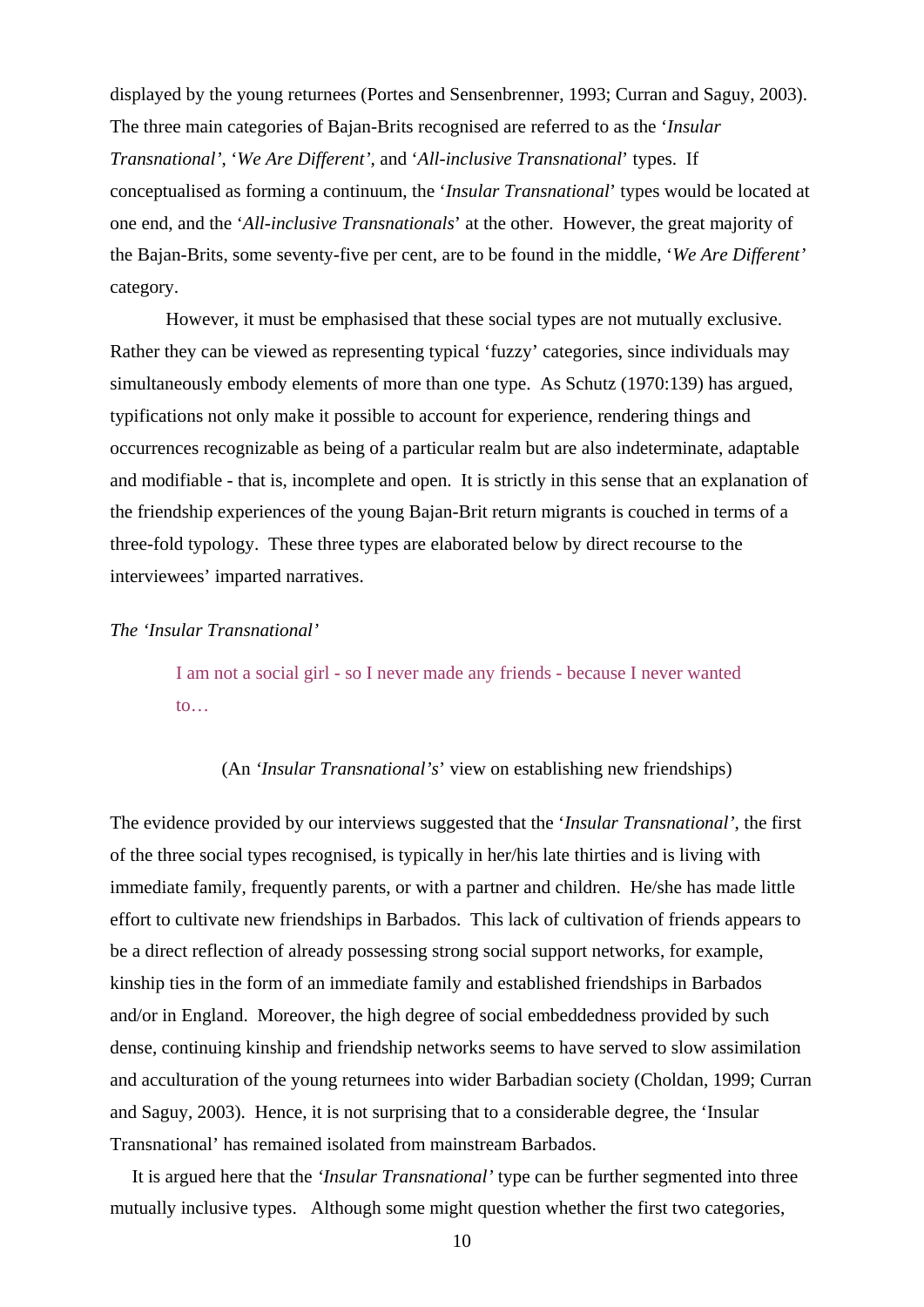consisting of the '*social loner'* and '*family-oriented'* can be viewed as truly transnational*,* we contend that they are transnational by virtue of members having emigrated from the UK and maintaining friendship patterns, however limited, on at least two continents. The sub-types recognised are:-

- i) the '*Social Loner'* who feels no need to initiate friendships
- ii) the '*Family-Oriented'* individual whose need to forge new social networks within a foreign place is subsumed within family life; and
- iii) the '*Established Transnational'* whose already established friendships in England results in little need to develop new friends. This group is transnational by virtue of maintaining a continuing network of supports outside Barbados (Naoto, 2000).

The *'Insular Transnational'* may embody elements of more than one type under this categorisation. For example, there is the case of Dave<sup>[1](#page-25-0)</sup>, who embodies both *'family-oriented'* and *'established transnational'* elements. He has strong social support in the form of his family. He is married to a Bajan woman and has three children all under the age of five. Moreover, he has maintained friends in England and consequently has not made much of an effort to cultivate new friendships in Barbados. His views were typical of the *'Insular Transnational':* 

I never tried to make a real friend here because I was more or less raised with those guys and girls (in England), so I never thought that I could ever get that back. But I get along well with people here. It is the word "friend" that is getting me…I guess I would have to say no, I don't have a lot of friends here really, compared to what I call a friend. I know a lot of people here...I don't hang out a lot. I did that before coming here, so that's why I don't miss that sort of thing. I play with my children.

One of the female informant's narratives also indicated that she has strong family support and can be regarded as a 'Social Loner'. She lives with her father, an older returnee and has a son, and the narrative also speaks of this and life cycle factors:

I don't really have any friends. I am not really a 'friend person'. I am a loner. Friends can make things difficult. I have family here but I am pretty much a loner. I have a couple of acquaintances and a friend that I have known for seventeen years, since I have been coming to Barbados. I have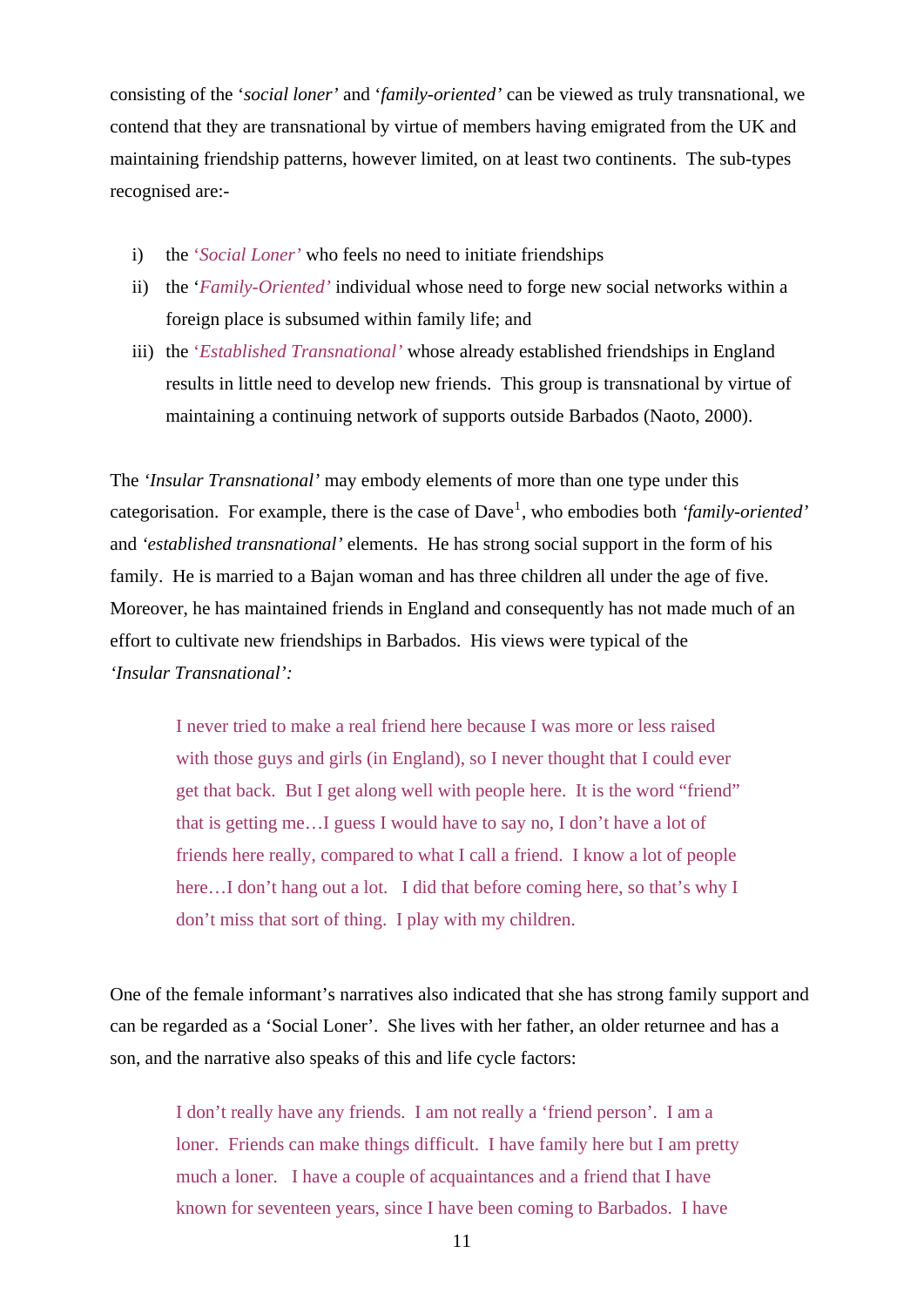three other friends, but we don't really see each other. But I do have friends in England.

On the other hand, Sheila's narrative is more indicative of the pure *'Family-Oriented'* type:

I don't have a lot of space to play anyway. I am a parent and I put a lot of energy into being a parent, so I am not out and about…

By contrast, a further informant's account serves to exemplify the *'Established Transnational':* 

> Most of my friends are still in the UK or have some association with the UK. I wouldn't say that I have any friends in Barbados, you know, people that I would tell my most intimate secrets to. Anyway, that is not advisable. I know it is a terrible thing to say, but they need to mind their own business. Things get thrown in your face if you are not careful. My friends are my immediate family.

The *'Insular Transnational'* with his/her high degree of social support in the form of family and strong transnational friendships may be perceived as socially isolated from Barbadian society. He/she already has a dense social network of support in the UK and Barbados. Moreover, life cycle factors relating to child care and parents appear to play a significant role with respect to the *Insular Transnational.* Therefore, the cultivation of new friendships is not fundamental to his/her social adjustment to Barbadian life. The friendship patterns of this social type are essentially a reflection of the returnees' liminal positionality within contemporary Barbadian society.

*The 'We are different' Type:* 

It just so happens that most of my friends that I have here are returning nationals or people who have travelled, you know…those are the people who I am mainly with here.

### (a typical viewpoint of a *'We Are Different'* type)

On the basis of the extended interviews, it was clear that the '*We Are Different'* type represents the largest categorisation, accounting for around seventy-five per cent of interviewees. The '*We Are Different'* category was generally composed of young returnees,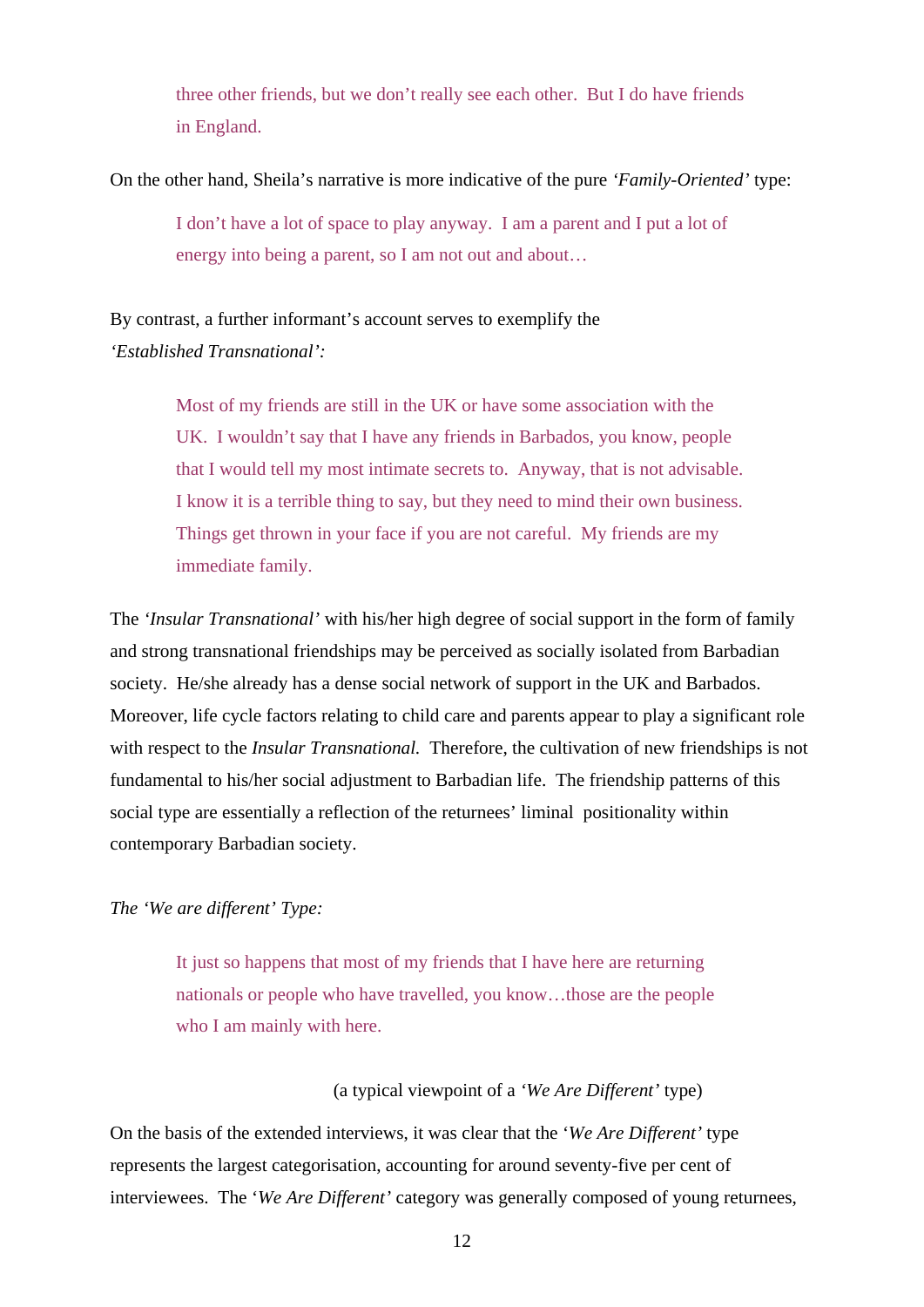who tended to forge friendships with other returnees, or with those Barbadians and other expatriates who have lived abroad for substantial periods. This social type embodies what Tsuda (1999, 2000) has referred to as "deterritorialised nationality" in his study of adjustment among Japanese-Brazilian returnees to Japan. In this context, "deterritorialised nationality" connotes the strengthening and assertion of a strong English identity among the Bajan-Brits and a consequent failure in negotiating Barbadian culture. These *'We Are Different'* returnees are generally single, in their mid- to late- thirties, and live with their returnee parents. They have professional jobs and tend to 'stick to their own.' Consequently, they utilise their hybrid 'difference' from the indigenous population as a yardstick to forge new friendships with other expatriates living in Barbados. Thus, their friendship patterns are very much centred on the expatriate community, and their lifestyles are largely independent of the indigenous population. The categorisation of the *'We are different type'* can be further segmented, based on the particular reasons that are expressed for forging these new relationships based on commonalities of difference. Thus, on the basis of the interviews, the following four-fold sub-categorisation is offered:

- i) the '*They don't Understand Us'* type;
- ii) the '*I don't get along with Bajan females'* type;
- iii) the '*Exploited*'; and
- iv) the '*Outsider*'

'*They don't Understand Us'* types may tend to explain their predilection to interact only with expatriates by recourse to perceived cultural conflict with local Barbadians. Both males and female informants expressed the view that it is difficult to relate to, and cultivate friendships with, local Barbadians, due to cultural differences. For example, the following excerpt expresses a typical view from a male who may be seen as falling into the *'They don't Understand Us'* type. He exemplifies the cultural conflict in terms of sports:

A lot of English guys that have come back don't really interact with a lot of people. I will be honest and say this: we don't interact. They interact with their own group. It is like your own mini-English sect of people. You know, you just stick with them. 'Cause when I sit down and talk to you about Arsenal or Manchester United, you can identify. But you find in Barbados, and you have to talk about anything, you always have to explain yourself. That is too much of a conversation to have with one person!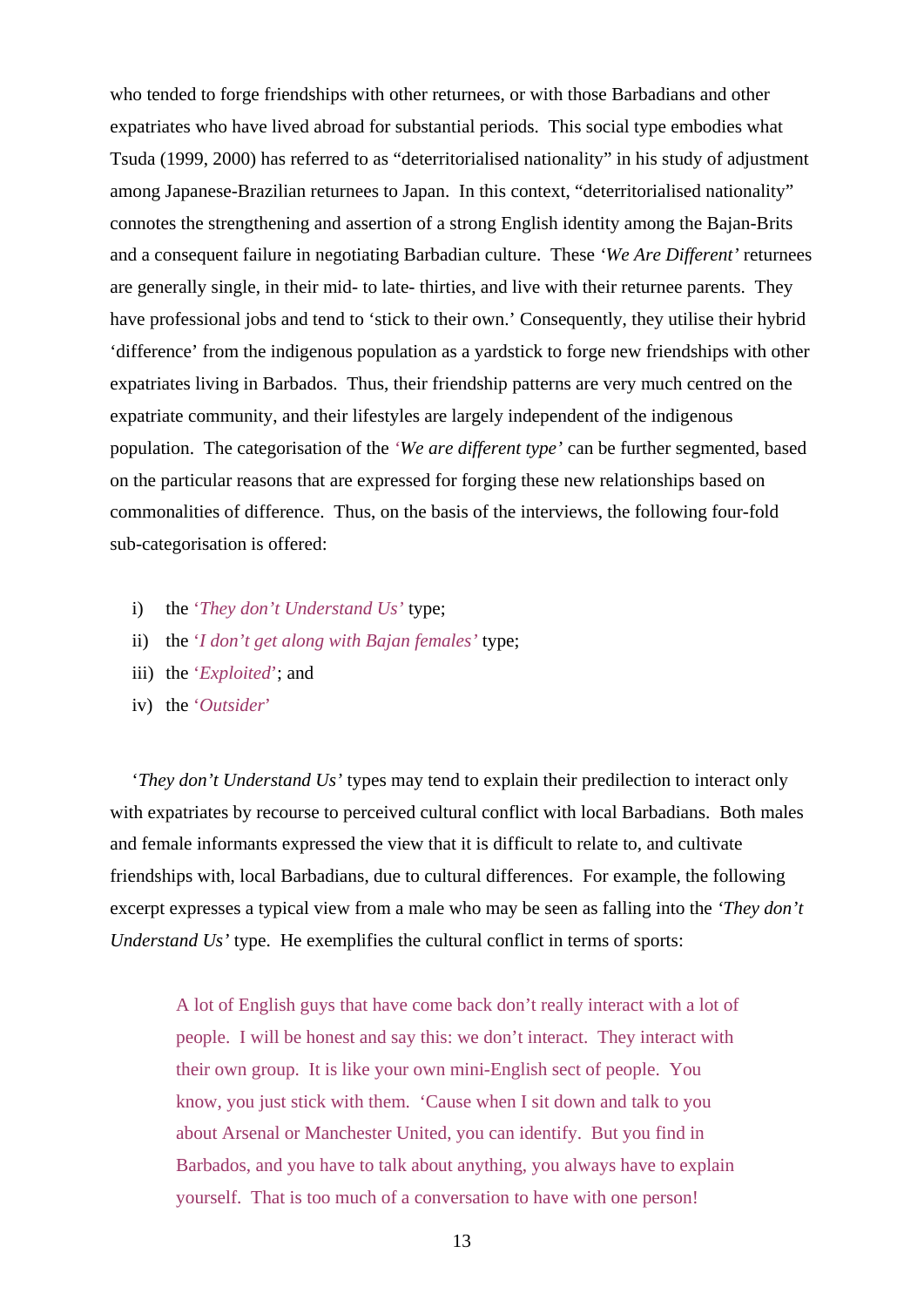When you go and sit down with someone that already understands and talk with them and get some kind of enjoyment from that, you know. Down here you find that you create a topic and you have to explain what you mean. It is a two way thing. You don't have to do no more than already you have done. I mean the mere fact that you are always trying to make the effort and they are always blocking you. I mean what more can you do?

Another informant, a female in this instance, maintained that it is the differences between her and local Barbadians that explains her tendency to have only close friends from Britain:

I have acquaintances. I have very good acquaintances that I work with and whatever, but I wouldn't actually call them like, close friends - mainly because at the end of the day, you are still viewed as somebody different that wasn't born here, you know. I don't know if they view you as someone that thinks they are better than them or whatever else. Not that I am going to come over with that attitude, 'cause I don't feel that I am better than anyone else. You know, I think people think that when you come from England you are of a different breed, if you like. But my two closest friends are actually British.

The two extracts that follow generally exemplify the types of sentiment concerning differences in cultural mores that are frequently expressed by the *'We Are Different'* social type as the reason why they face difficulties in making indigenous friends:

I find that most of my friends are either returning nationals from England or America or Canada. It's a different culture, it really is. I mean where I worked, no matter who I worked with…I mean…I think…let me put it this way…everywhere I worked in England, I was the only black person on staff - I can't remember ever working with another black person. I guess it was the culture. You know, Friday evening you might go for a drink, if it is someone's birthday, you know, you are going to do something, you know. Here, there is none of that...I have talked to other people as well. There is no camaraderie among the employees at all…Everybody just leaves and go home.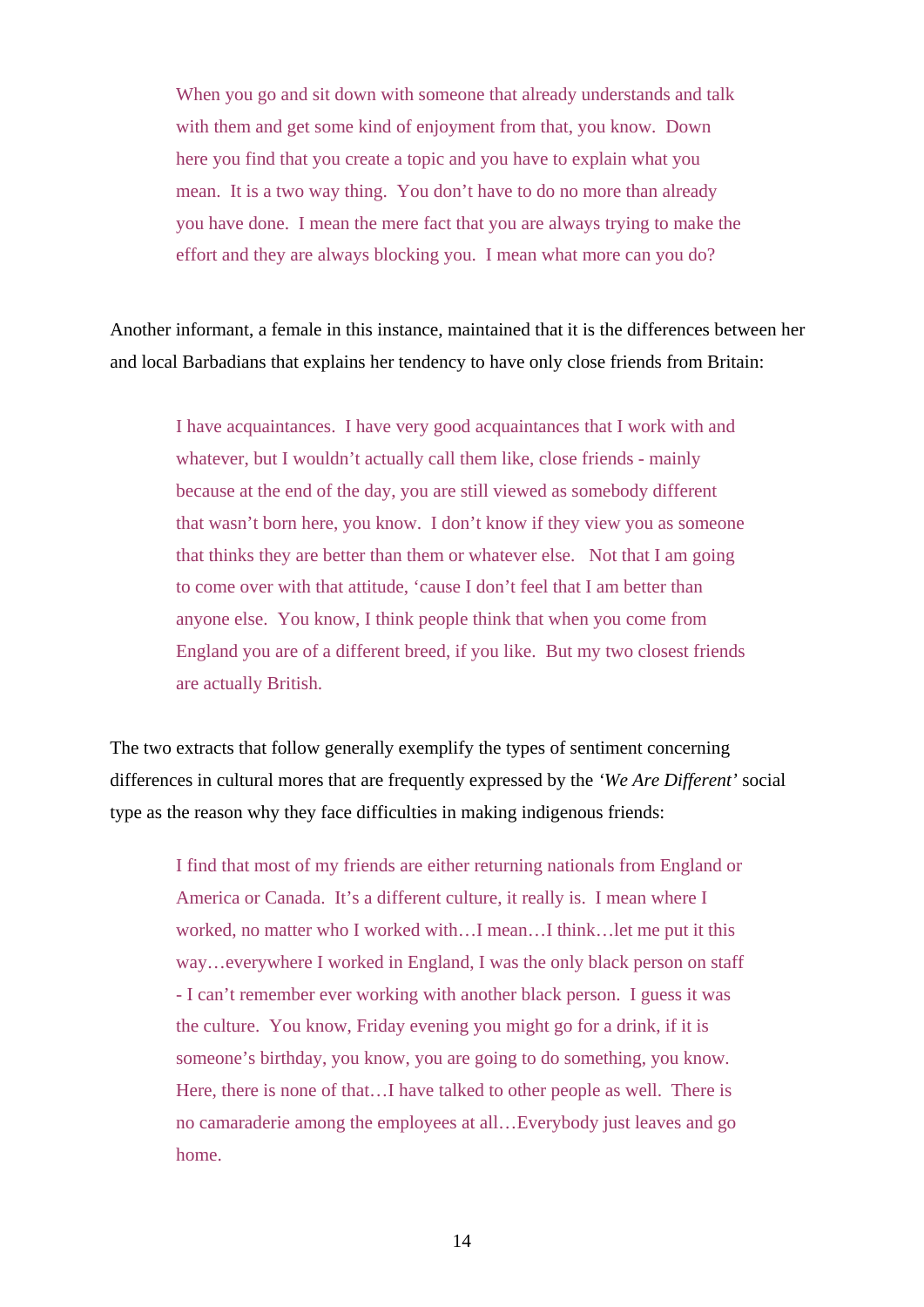I have a lot of friends that are returning nationals. I guess like attracts like. They have made a life here. Sometimes we meet and just bitch about being here, you know. My husband is from Barbados - had a typical village life and I find that he crosses all boundaries. Also there is a lot of mistrust among women and women socialising with men. A lot of people don't like to see other people do well…playing and pretentious…'you don't have any business doing better than me' sort of mentality.

Members of the '*I Don't Get Along With Females'* type are generally female Bajan-Brits who have tried to initiate friendships with the local female populace, but owing to some kind of gendered conflict, ultimately feel that they have not been successful. This attempt at developing female networks is not surprising, since women are regarded as responsible for keeping essential social structures in place following migration (Boyd, 1989; Massey, 1990; Pedraza, 1991; Basch, Schiller and Szanton-Blanc, 1994; Salaff, 2003). Such gendered conflict may be manifested in three instances: firstly, when female Bajan-Brits do not conform to the gendered respectability norms expected of their local counterparts (Wilson, 1973)<sup>[2](#page-25-1)</sup>; secondly, in cases when overtures of friendship by local females are viewed by female Bajan-Brits as potential avenues of exploitation; and lastly, when local females view the female returnees as direct competitors for local men. Moreover, this lack of success speaks of the female Bajan-Brits' inability to understand and negotiate genuine friendships within local gendered female spaces. *'I Don't Get Along With Females'* types have remained largely unsuccessful in negotiating such gendered spaces, and have instead maintained close ties with female expatriates and returnees, thereby stressing their hybridity and inbetweeness.

In the following excerpt, a female informant points to gendered normative differentiation based upon respectability and reputation (Wilson, 1973) in the context of Barbados, which makes friendships with females difficult. It would appear that her Western normative expectations of females are quite different from those involved in the respectability notions held by local Bajans. In Barbados, there is still a traditional, distinct separation between male and female spaces and consequent assumptions concerning appropriate behaviour. This western-emancipated female finds it difficult to 'renegotiate' within this traditional gendered space:

I find in England you go to pubs, nightclubs, the works, and here, you are looked down a bit like a scorned woman if you party a lot. You know, if you talk to Bajan women they say no, they don't drink, they don't go partying, don't smoke…they have their own reasons why they think ladies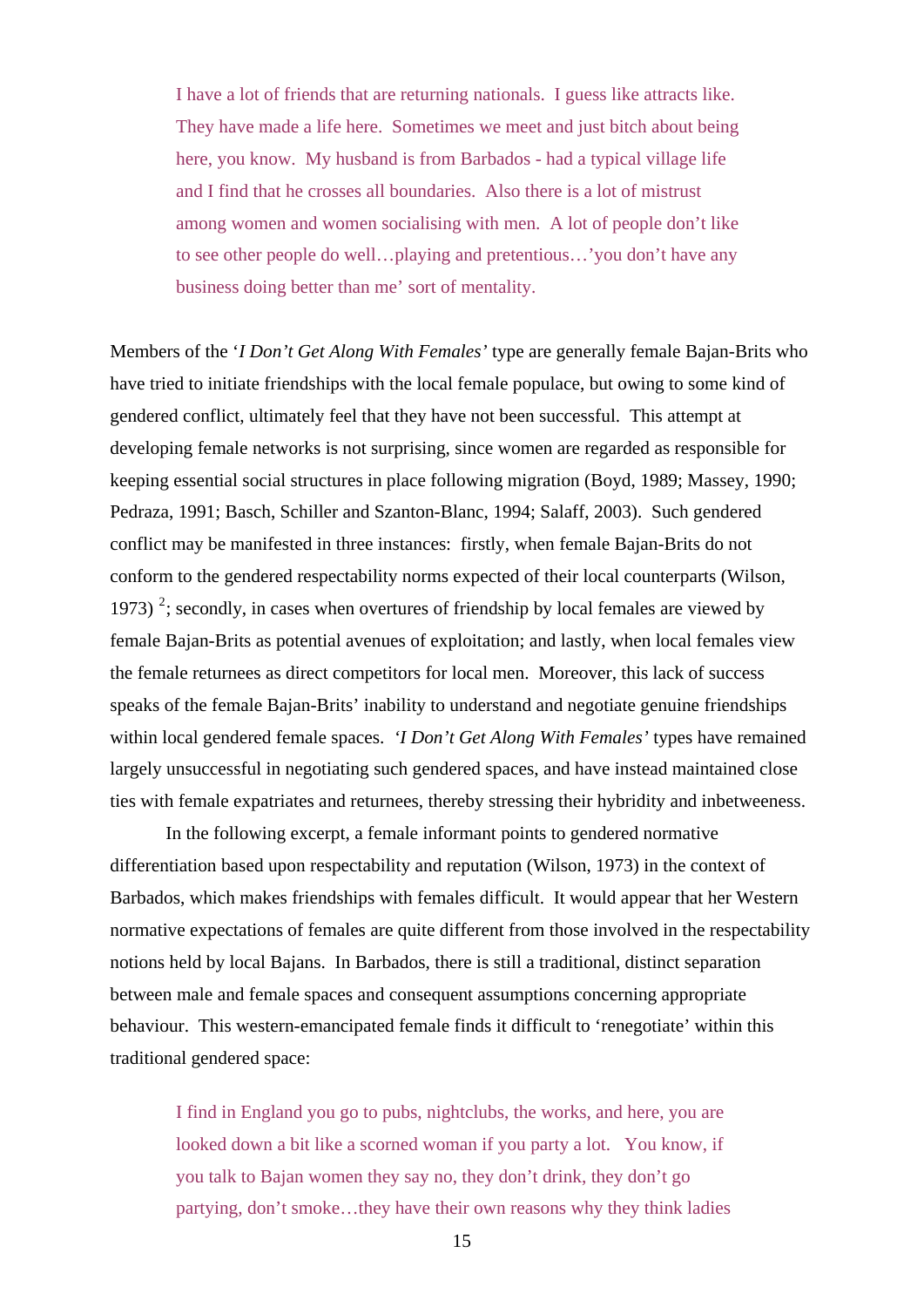shouldn't go there. But I also notice as well, you only see males in the local rum shops and so on…so, I never really felt comfortable to entice women to go partying with me.

In the next narrative, another female informant also discusses her own attempts to come to terms with this gendered difference based on respectability and reputation, which serves to separate women and men in Barbados:

I am not sure about these…well two things. To be fair when I came here I was not working, so you see, most Bajan women now do work, alright, that's one thing. It's the same thing, the women are down at the table and the men are at the bar, you know. When I first came here, if you went anywhere, drinks or brunch or anything, men would be in one corner and women in another. Now I had my children late and was always fed up with people saying, 'you have children?…' 'cause I was 34 before I had my first child and they will be talking…really nappies and stuff like that and I would tend to go talk with the men, because there are so many interesting things to talk about and again in this sou-sou<sup>[3](#page-25-1)</sup> group you talk politics, you know, interesting things. I think some of the outlooks tend to be very narrow and I think those were barriers they put on themselves. They didn't have to do that. They were not unintelligent women, you know…

 In the next two narratives, informants comment on what they perceive as the main difficulties involved in making new female friends in Barbados. In this context, what would be perceived locally as cultural overtures of indigenous female bonding, is viewed by the Bajan-Brit female as ways of gaining malicious and/or exploitative access into their personal lives:

It is hard to make women friends here. You have to choose friends wisely, 'cause Bajans are very critical. They don't like outsiders you know, they always call you "foreigner." But you also have to have a give and take attitude. A lot of people come down here with a big attitude and want to tell Bajans what to do. That is not the way. Women gossip too much and I find in order to be friends they have to know my business and my past. That is something that needs to be changed!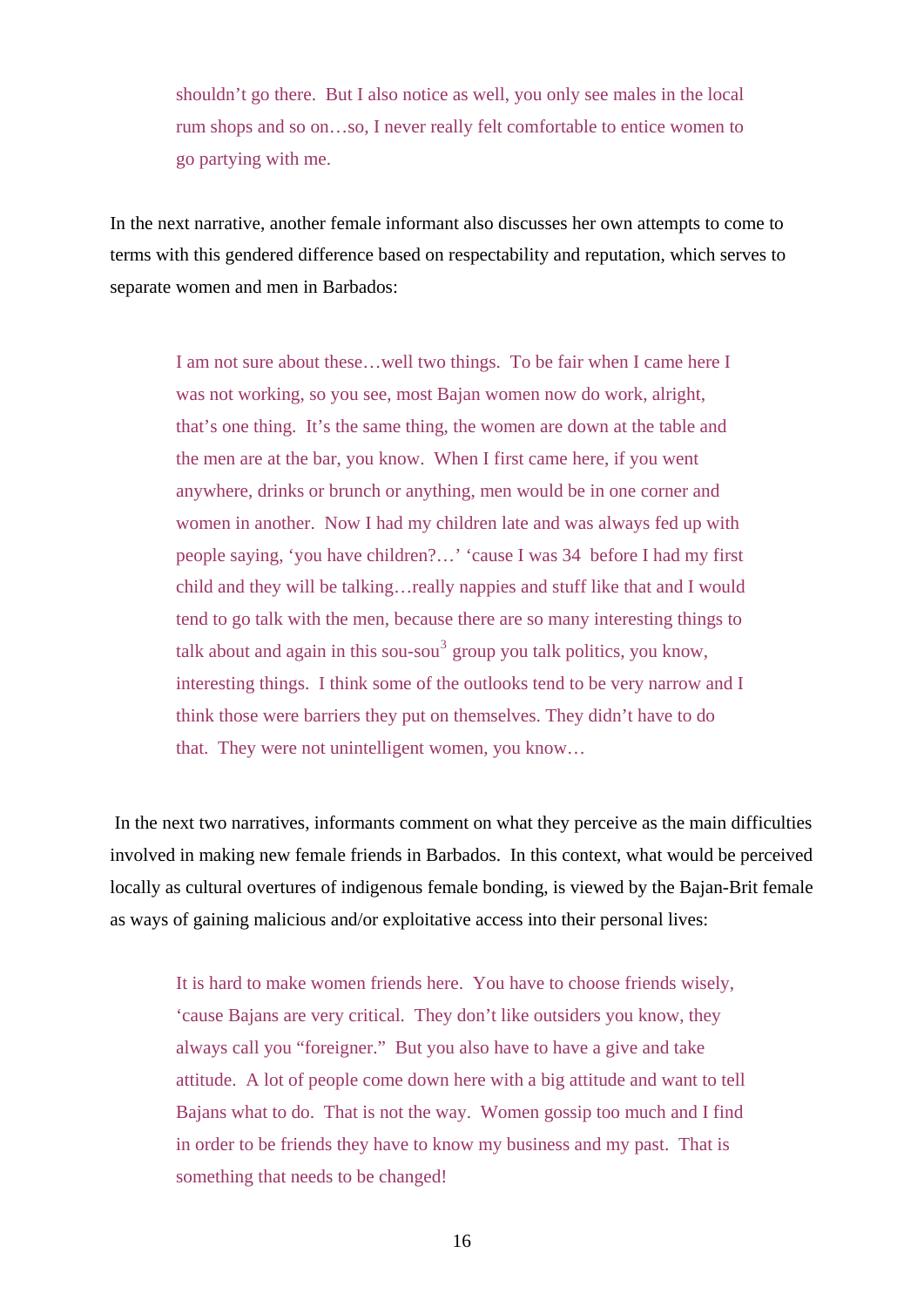I tried to make friends, but it is hard to make female friends…now I am very cautious. 'Cause basically they just want to know your business. Most of my friends are either those who left and have come back or they are from other islands. I have a few friends who are from England.

Another common perception held by many female returnees is that sexual competition for men plays an integral part in their inability to forge friendships with Bajan women. This is well illustrated in the excerpts that follow:-

I find it difficult to make Bajan friends - particularly Bajan women I find are jealous of you. They see you as a foreigner trying to take something from them…It doesn't really bother me…I find that they are very back stabbing…I have two single Bajan friends, but the majority…jealousy plays a major part in it. I have a lot of male friends - but the women....If they see a foreign woman out, they assume that you want their man. Bajan men like foreign women, 'cause they live a different sort of life. I hear that all of the time.

I don't have much female friends…they treat you like a foreigner…they think that you come here to take the good men. They have a complex…and they don't invite you to be friendly with them.

Bajan women don't like me…they think that I want their man. I have a good friend who was born here but lived in Canada, and she feels also like an outsider. So we have formed an alliance…she is a white Bajan. She lived here for six years before I did, so she gives me the low-down and helps me to process the behaviour and tells me not to take things personally.

Two somewhat more limited categories, that may be regarded as falling within the *'We Are Different'* typology are the '*Exploited*' and the '*Outsider'*. The '*Exploited*' are usually young male returnees in their early thirties, who typically live with their returned parents. They have no children and feel the need to establish friendships with young Barbadians of broadly the same age. However, like their female counterparts, they perceive any gambits of friendships as possible vehicles of exploitation: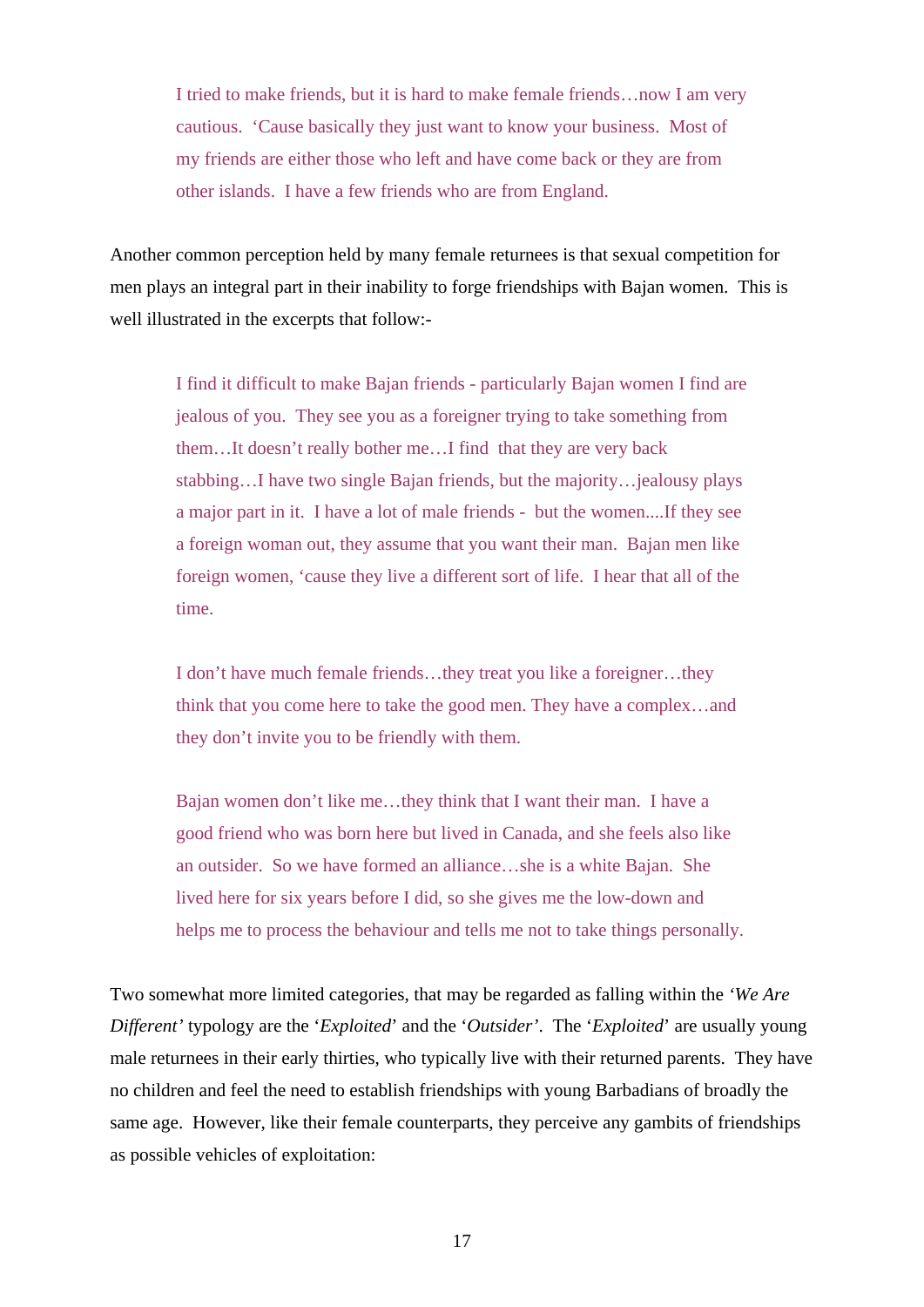It was very difficult, because on the premise most of my friends at first, wanted me like…I came to them as an ATM machine then. Right now I would say to you, on a scale of 1-10, I haven't got any friends in Barbados. I will break it down to you. I have lots of friends *per se* that I can talk to, right. But a friend is someone that you can trust. I don't have any of those right, because they all on the same agenda - they always want money from you. They want to use you. If you go out to a pub or bar, they always want you to buy their drinks, right. It is because you are English and they think you have money. They will always say you look nice and give you compliments and those compliments would lead you to paying for everything. I have met a lot of genuine people like my girlfriend that I would call my friends, but I would not sit down and tell them my innermost secrets. Barbados is an indigenous small society and what you say to your friends could be spread as you walk out from there. I think the hardest thing is coming to Barbados for any young person is that: friends will be difficult, because people will always be ultimately using you for ulterior motives.

The *'Outsiders'*, also typically in their early thirties, may be males or females, who feel that they have to resort to interacting with expatriates because of the perceived insularity of Barbadian society. It would appear that for these hybrid individuals some barriers, like the old school boy network, cannot be overcome. In the following excerpt, one of our female informants regards this insularity as a consequence of the operation of the old school network:

It may be 'cause they have their own clique of friends, 'cause I realise as well, whenever you go anywhere and you meet up with any…you know, if you are invited to a little cocktail party or anything and you are chatting with people, within the first 10 minutes of the conversation, they have found out which school you went to and basically, if you haven't been to a school that they know or be in a certain…I guess social class, it doesn't mean anything to them. I find, for me they socialise in that way you know, but I know, 'cause I always feel uncomfortable. Someone has actually come up to me and said, 'oh you went to St. Michaels, didn't you?' and I said 'oh, no'… 'but you *look like* a girl that went to St. Michaels'. So they want to categorise you…that pigeonhole (emphasis added).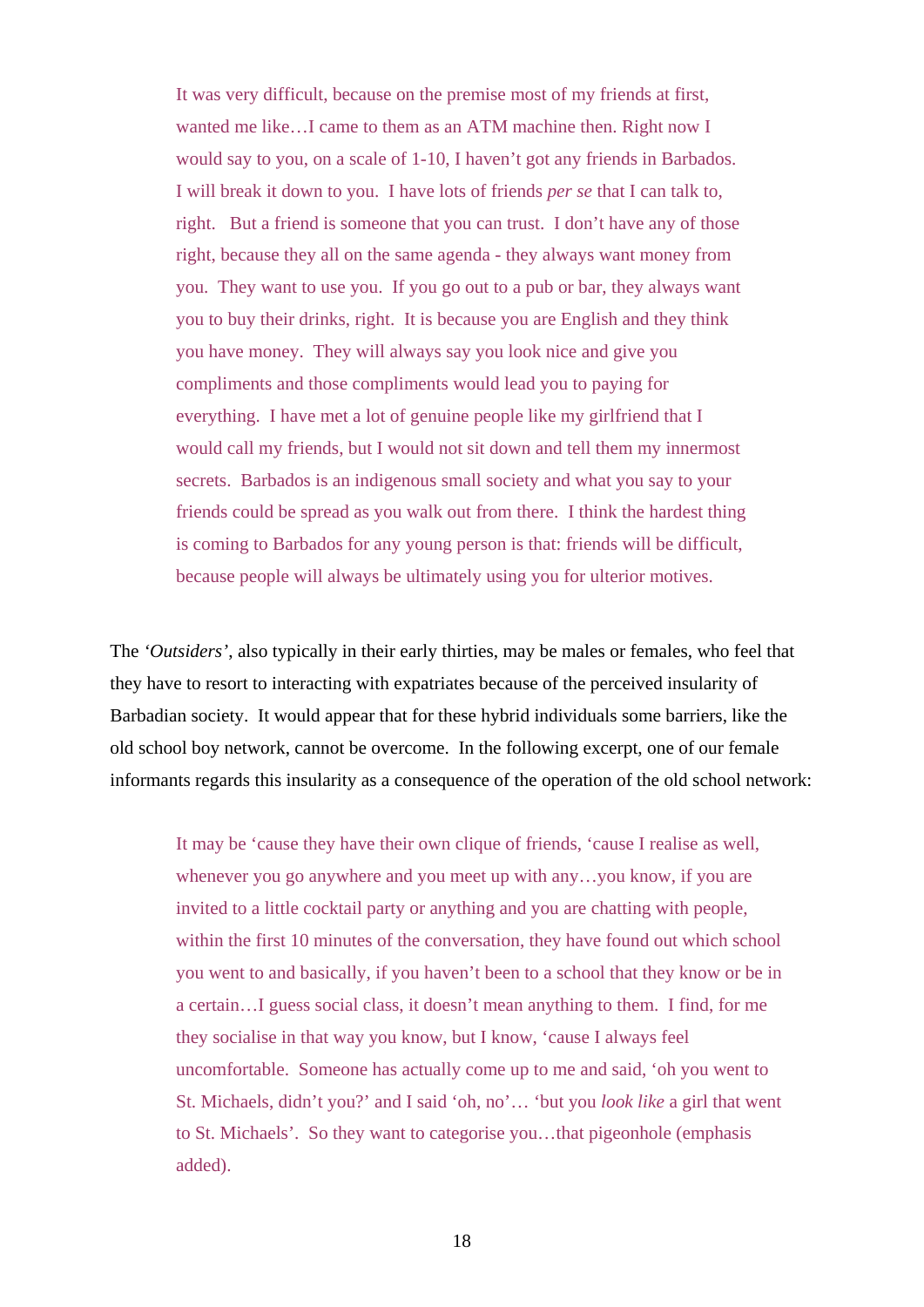One male informant perceived this insularity and subsequent associated difficulties in gaining access to Barbadians as a combination of the influences of schooling and wider sociallyoriented activities, particularly the role of cricket in bonding males in Barbados (Beckles, 1998):

A lot of the social links for locals appeared to have been made during their schooling years. Also, the interests and hobbies of my Barbadian peers differed from mine. Cricket is a perfect example: one can form a friendly conversation with a complete stranger over cricket…

Generally, the *'We Are Different'* social type finds great difficulty in negotiating within friendships the cultural spaces of Barbadian society owing to the hybrid, liminal and inbetween natures of their identities (Phillips and Potter, 2003). Consequently, they strengthen and maintain their English identities. The adoption of an overt English identity represents a form of "deterritorialised nationality," embracing social isolation in the face of a failure to connect with the local Barbadian population.

### *The 'All-inclusive Transnational'*

No, I feel that I've got friends that are males and females, white and black Bajans.

(The typical comment of an 'All-inclusive Transnational')

Although making up the smallest group among the informants, perhaps accounting for only five, or at the most ten, of the 51 young returnees we interviewed, the '*All-inclusive Transnational'* generally purports to have no problems in cultivating friends in Barbados, whilst simultaneously maintaining transnational friendships abroad. The All-inclusive transnational is truly international in not being hindered by borders or extant social strictures. Our interviews suggested that the 'all-inclusive transnational' will generally have come to Barbados with little or no support or family influence and with few extant friendships, and will have made some effort to overcome barriers which other types might have found insurmountable. Generally single, with few kinship ties in Barbados, he/she will have employed cultural activities and local agents of socialisation, in order to meet new people. Thus, he/she is able to assimilate more quickly into Bajan society, due to having no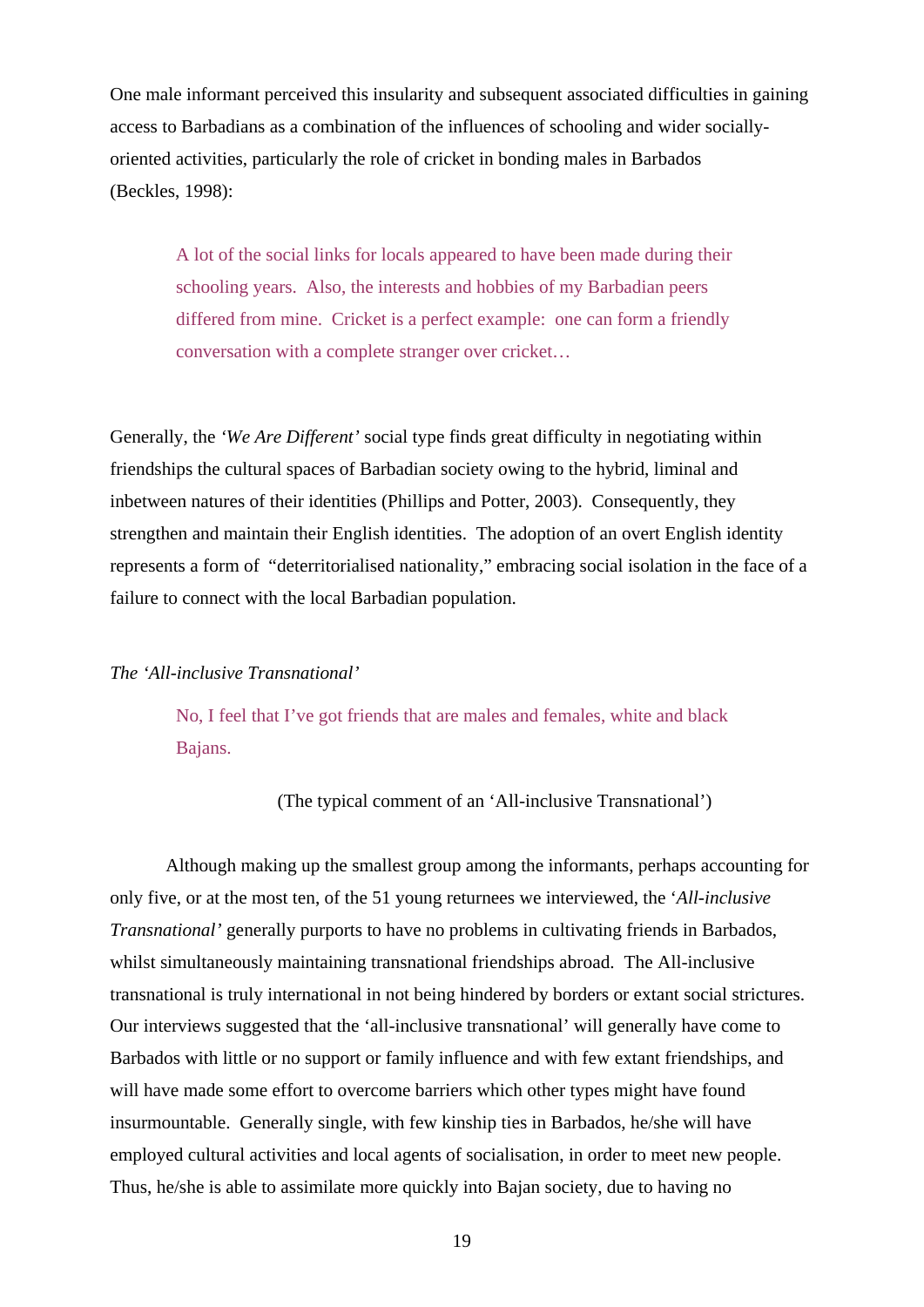established networks. Consequently, the 'All-inclusive Transnational' is highly successful in negotiating friendships within the cultural spaces of Barbados.

Typical comments of the all-inclusive transnational regarding friendship patterns take the form of positive affirmations:

I have no problems making friends…I talk to anybody. They are alright once you get chatting to them.

I didn't have a problem making friends at all actually. Things were more or less very welcoming, everybody I met, everything was more than welcoming. I mean I have more people on this island that know me. I walk down the road now, it is just like: 'Hi, how are you?' Everyone is very friendly…Don't have a problem with that at all...

In some instances, the 'All-inclusive Transnational' may have undertaken to facilitate new, local friendships by means of local avenues of socialisation. For example, one 'Allinclusive Transnational' in our sample discusses her experiences in seeking out friends. Although, still in contact with English friends, she had been able to meet and cultivate new English friends, via her job. And she has also cultivated new friendships with local Bajans via the gym and workplace. However, in this instance, it is of note that the form of these local friendships is qualified by the returnee:

I never really had a problem with this friendship thing, really. Because I was here on my own, I made a conscious effort, socialising…When I first came here I was a representative for a tour company, *Tropical Visions*, so I was socialising with a lot of clients…tours, partying…I was in contact with a lot of English people still. I missed my friends from home, yes; but they were glad that I was here, because they would come over and visit me. And I met with other returning nationals and we bonded. I would go to the gym, so I met a few girls at the gym who were Bajan, but we were friends on different levels.

Another informant, while maintaining his transnational links, found the church to be an effective forum in which to meet new people. The Church is viewed as a significant socialising institution in Barbados (Dann, 1984):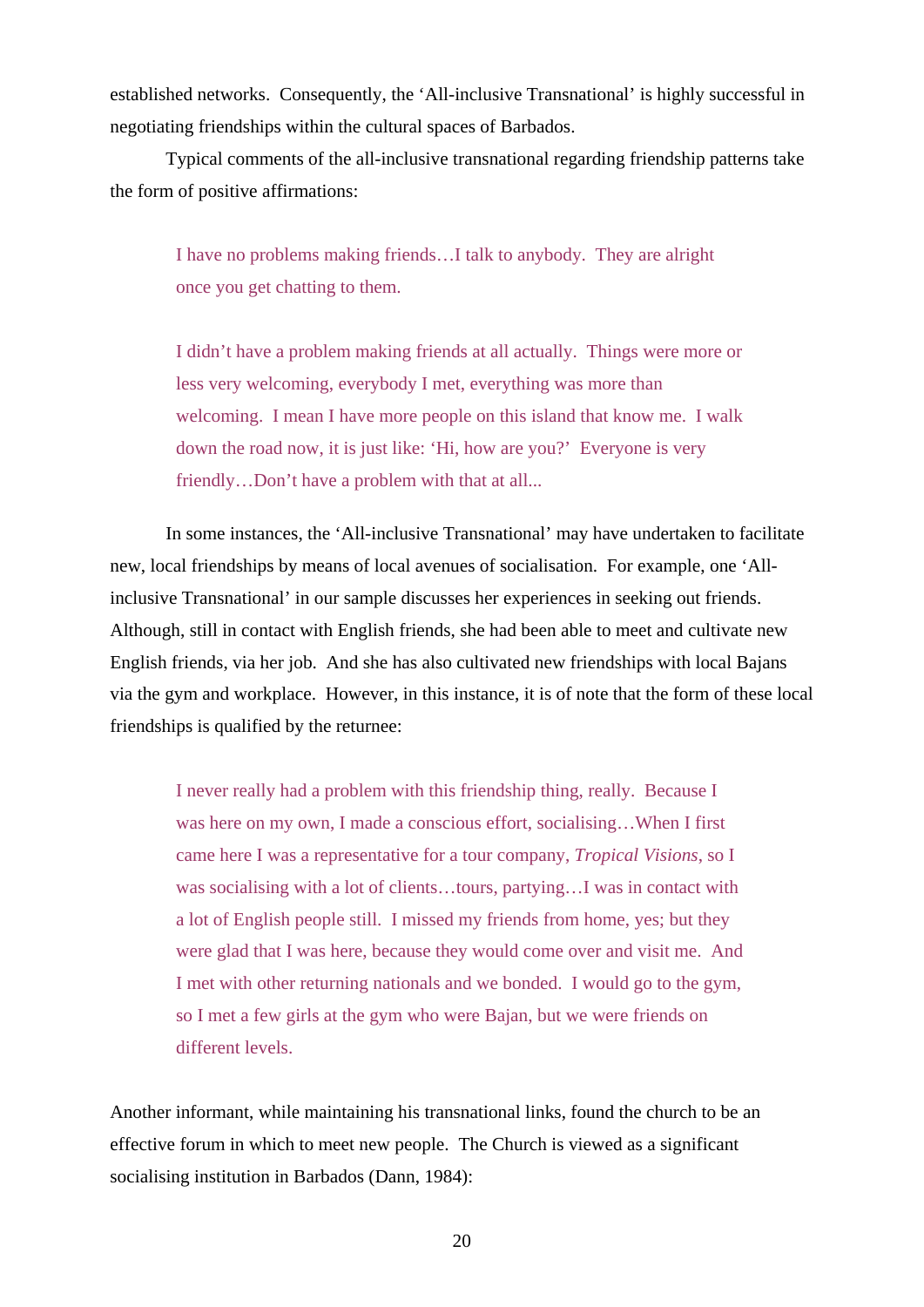I have a lot of friends. I go to church and quite a few people knew me from young.

Notably in this case, it is salient that this was a young returnee who had lived in Barbados early in his life, before growing up in the UK, and this appears to have aided the process of re-integration to Barbadian society.

On the basis of the evidence provided by our research, it is tempting to suggest that the 'All-inclusive', for all intents and purposes, are the most successful of the social types among the Bajan-Brit young returnees. Their ability to develop and maintain both local and international friendships speaks to their truly transnational identities. Moreover, it demonstrates the concomitant relationship that may exist between strong social networks and complete transnationalism. As already noted, as a stand alone group of informants, this was by far and away the smallest, pointing to the obstacles that face any such measure of transnationalism.

### **Conclusion**

Few studies have demonstrated the significance of friendships as a recurrent theme in the adjustment patterns of return migrants. Following the argument first presented by Potter and Phillips (2002) and Potter (2003), this paper has demonstrated that establishing friendship patterns is a major issue for young Bajan-Brit transnational returnees. Moreover, based upon a taxonomy of social types, consisting of the '*Insular Transnational'*, the '*We are different'* type and the '*All-inclusive transnational'*, this research suggests that within the highly gendered problematic of friendship, friendship patterns were decidedly dependent on the nature and degree of pre-existing social networks prior to 'return'.

While previous studies have pointed to the salience of social networks, encompassing kinship and friendship patterns in relation to the migration process, this is the first study to have taken a detailed look at friendship patterns among young returnees to the Caribbean. The research showed that establishing friendship patterns was the most vexed issue of adjustment faced by these otherwise economically relatively privileged individuals. The problem was particularly marked by the difficulties female returnees experience in establishing what they regard as worthwhile friendship patterns with indigenous Barbadian women. However, the research conducted suggests that there are at least three social types in respect of forging friendship patterns following migration. The 'Insular Transnational' showed little or no propensity to form new friendship patterns, due to pre-existing social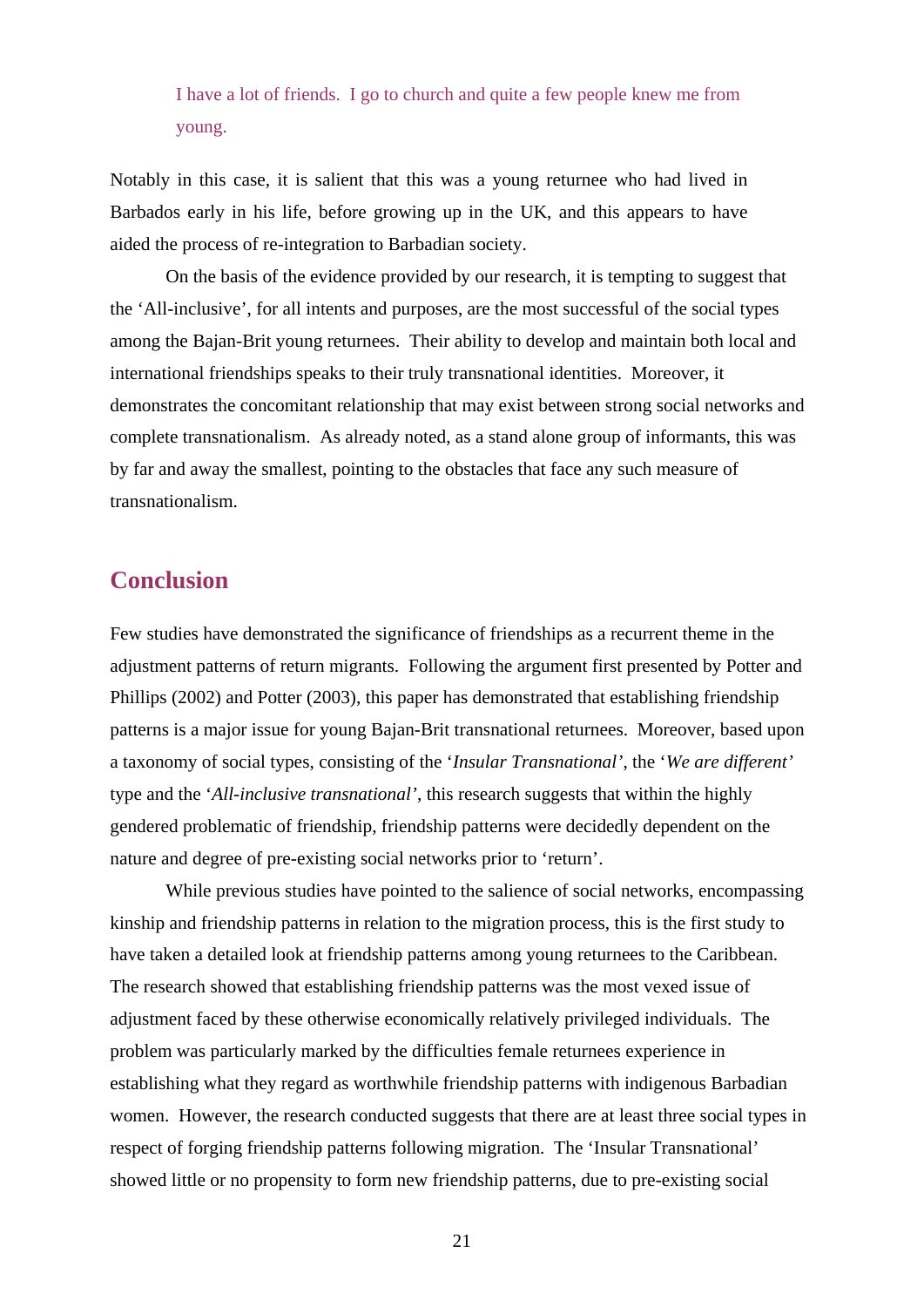embeddedness. The 'We Are Different' type was the most commonly identified among the Bajan-Brit returnees, their friendship patterns being forged with other expatriates. The 'Allinclusive Transnationals', although forming a small sub-set among our interviewees, can be regarded as the most successful of the Bajan-Brit returnees in cultivating friends based upon both old and newly established networks among both locals and expatriates alike.

\*\*\*\*\*

**Acknowledgement** – The generosity of The Leverhulme Trust in funding this research is gratefully acknowledged by the authors.

 $******$ 

### **Endnotes**

<sup>1</sup> Names have been changed to guarantee anonymity.

<sup>2</sup> Wilson's (1969, 1973) ethnography of the moral gendered identities of men and women on the small island of Provendencia has been used extensively as a frame of reference to explain and deconstruct Caribbean gendered identities. He maintains that (West Indian) society is based on a dialectic of respectability and reputation. Respectability is rooted in a Eurocentric culture that is the normative concern of elite classes and women and speaks of proper or respectable behaviour. On the other hand, reputation is used to describe male behaviour. Reputation is viewed as a post-colonial response to the inability of West Indian men to attain the prosaic symbols of respectable behaviour. Reputation is the 'poor man's riches' — his virility, bragging about sexual conquest, the fathering of many children and general boasting.

<sup>3</sup> An informal banking system

### **References**

Basch, L., N. Schiller and Szanton-Blanc, C. (1994) *Nations Unbound: Transnational Projects, Postcolonial Predicaments and Deterritorialized-States.* Amsterdam: Gordon & Breach.

Beckles, H. (1998) *The Development of West Indies Cricket.* London: Pluto Press

Boyd, M. (1989) "Family and personal networks in the international migration: recent developments and new agendas." *International Migration Review,* 23 (2): 638-671.

Chamberlain, M. (1997) *Narratives of Exile and Return*. London and New York: Routledge.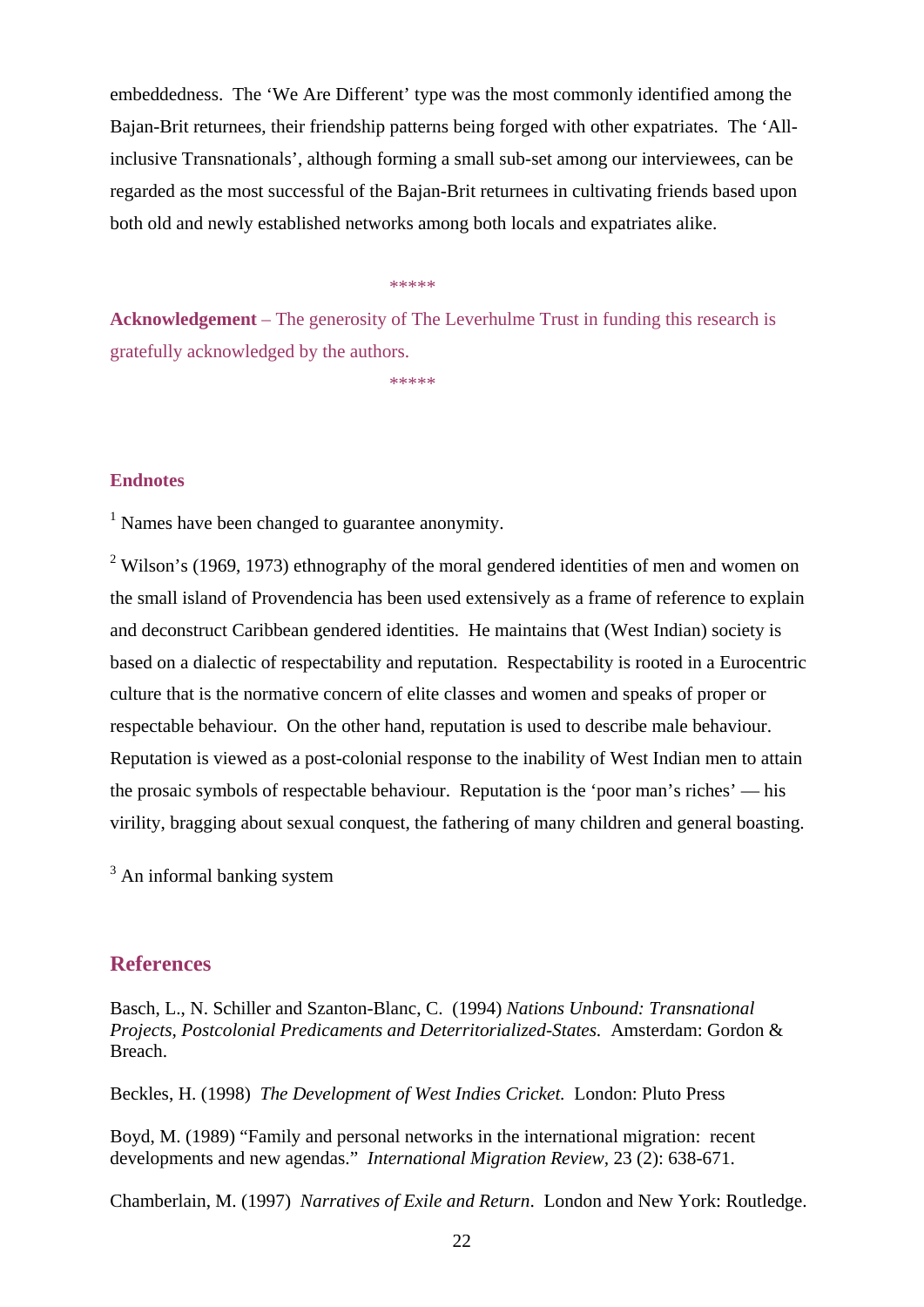Choldin, H. (1973) "Kinship Networks in the migration process", *International Migration Review*, vol (2), summer, pp.163-75.

Curran, S.R. and Saguy, A (2001) "Migration and Cultural Change: A Role for Gender and Social Networks?" *Journal of International Women's Studies* 2: 54-77.

Dann, G. (1984) *The Quality of Life in Barbados*. London: Macmillan

Gmelch, G. (1980) "Return Migration", *Annual Review of Anthropology*, 9: 135-139.

Karch, C., and Dann, G (1981) "Close encounters of the Third World." *Human Relations* 34 (4):249-268.

Lewis, L. (2001) "The contestation of race in Barbadian society and the camouflage of conservatism,' In *New Caribbean Thought: A Reader*. B. Meeks and F. Lindahl (eds)., Mona, Kingston: University of the West Indies press, pp. 144-195.

Litvak, E. (1960) "Geographical Mobility and Extended Family Cohesion," *American Sociological Review*, vol 25, pp.385-394.

MacDonald, J. and MacDonald, L (1964) "Chain migration, ethnic neighbourhood formation and social networks", *Milbank Memorial Fund Quarterly*, 42, pp.82-90.

Massey, D. (1990) "Social structure, household strategies, and the cumulative causation of migration," *Population Index*, 56: 3-26.

Naoto, H. "Migration process of Nekkei Brazilians." In *Emigracion Latinoamericans: Comparacion Interregional entre American del Norte. Europa y Japan*, Osaka: Japan Center for Area Studies (forthcoming).

Pedraza, S. (1991) "Women and migration: the social consequences of gender." *Annual Review of Sociology* 17: 303-25.

Pessar, P (ed). (1997) *Caribbean Circuits: New Directions in the Study of Caribbean Migration*. New York: Centre for Migration Studies.

Phillips, J and R.B. Potter (2003) 'The social dynamics of 'foreign-born' and 'young' returning nationals to the Caribbean: a review of the literature,' *Reading Geographical Paper, no. 167.* 

Portes, A and Sensenbrenner, J. (1993) "Embeddedness and immigration: notes on the social determinants of economic action." *American Journal of Sociology* 98(6):1320-1350.

Potter, R., and Dann,G (1987) "Introduction." In *Barbados* — *World Bibliographical Series*, Vol 76. R. Potter & G. Dann (eds.) Oxford: Clio Press, pp. xiii-xxxiii.

Potter, R. B. (1993) "Urbanisation in the Caribbean and trends of global convergencedivergence', *Geographical Journal*, 80, 334-341